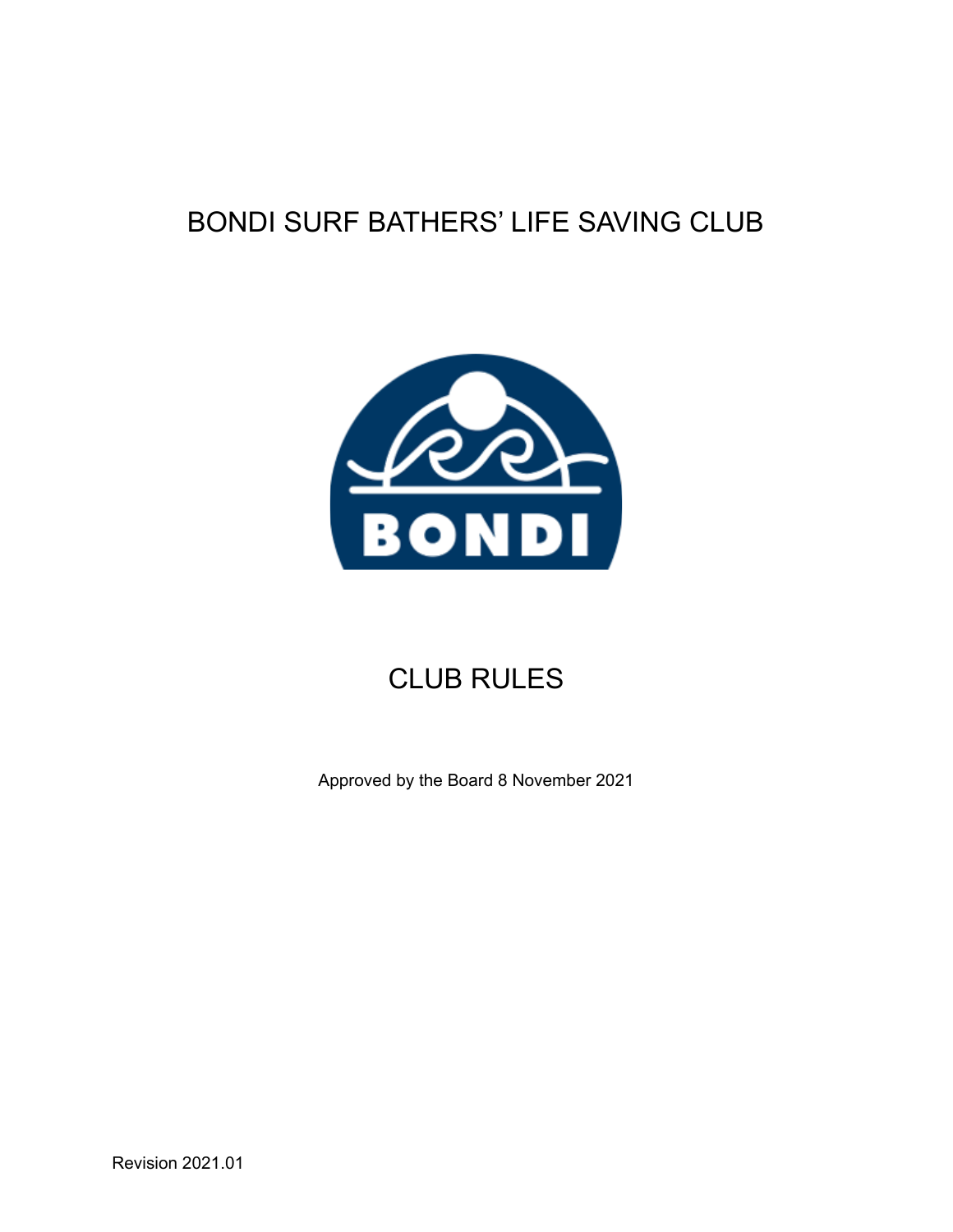# Table of Contents

| <b>PRELIMINARY</b>                                | 4              |
|---------------------------------------------------|----------------|
| <b>Rules</b>                                      | 4              |
| Interpretation                                    | 4              |
| <b>BOARDS OF MANAGEMENT</b>                       | 5              |
| <b>BOARD OF MANAGEMENT (Board)</b>                | 5              |
| <b>SUB-BOARDS</b>                                 | 6              |
| BOARD OF ADMINISTRATION (BOA)                     | $6\phantom{1}$ |
| <b>BOARD OF FINANCE (BOF)</b>                     | $\overline{7}$ |
| <b>BOARD OF LIFESAVING (BOL)</b>                  | 8              |
| <b>BOARD OF EDUCATION (BOE)</b>                   | 9              |
| <b>BOARD OF SURF SPORTS (BOSS)</b>                | 10             |
| BOARD OF JUNIOR ACTIVITIES (BONDI JUNIORS) (BOJA) | 11             |
| BOARD OF CLUB MARKETING and SPONSORSHIP (BOCM)    | 12             |
| <b>Membership</b>                                 | 14             |
| SPECIAL CATEGORIES OF MEMBERSHIP                  | 14             |
| SUBCATEGORIES OF ACTIVE MEMBERSHIP                | 15             |
| SUBCATEGORIES OF JUNIOR ACTIVITIES MEMBERSHIP     | 17             |
| <b>LONG SERVICE MEMBERSHIP</b>                    | 18             |
| Honorary Life membership                          | 19             |
| <b>PATROLS</b>                                    | 21             |
| <b>Patrol Members</b>                             | 21             |
| <b>Absence from Patrols</b>                       | 21             |
| Other                                             | 22             |
| <b>SURF SPORTS</b>                                | 22             |
| The Hall of Honour                                | 22             |
| <b>Competition Apparel</b>                        | 22             |
| <b>Selection Sub-Committee</b>                    | 22             |
| Coaching                                          | 23             |
| <b>Club Craft</b>                                 | 24             |
| <b>Club Honour Blazer</b>                         | 25             |
| <b>HOUSE</b>                                      | 26             |
| <b>Hours</b>                                      | 26             |
| Changeroom                                        | 26             |
|                                                   |                |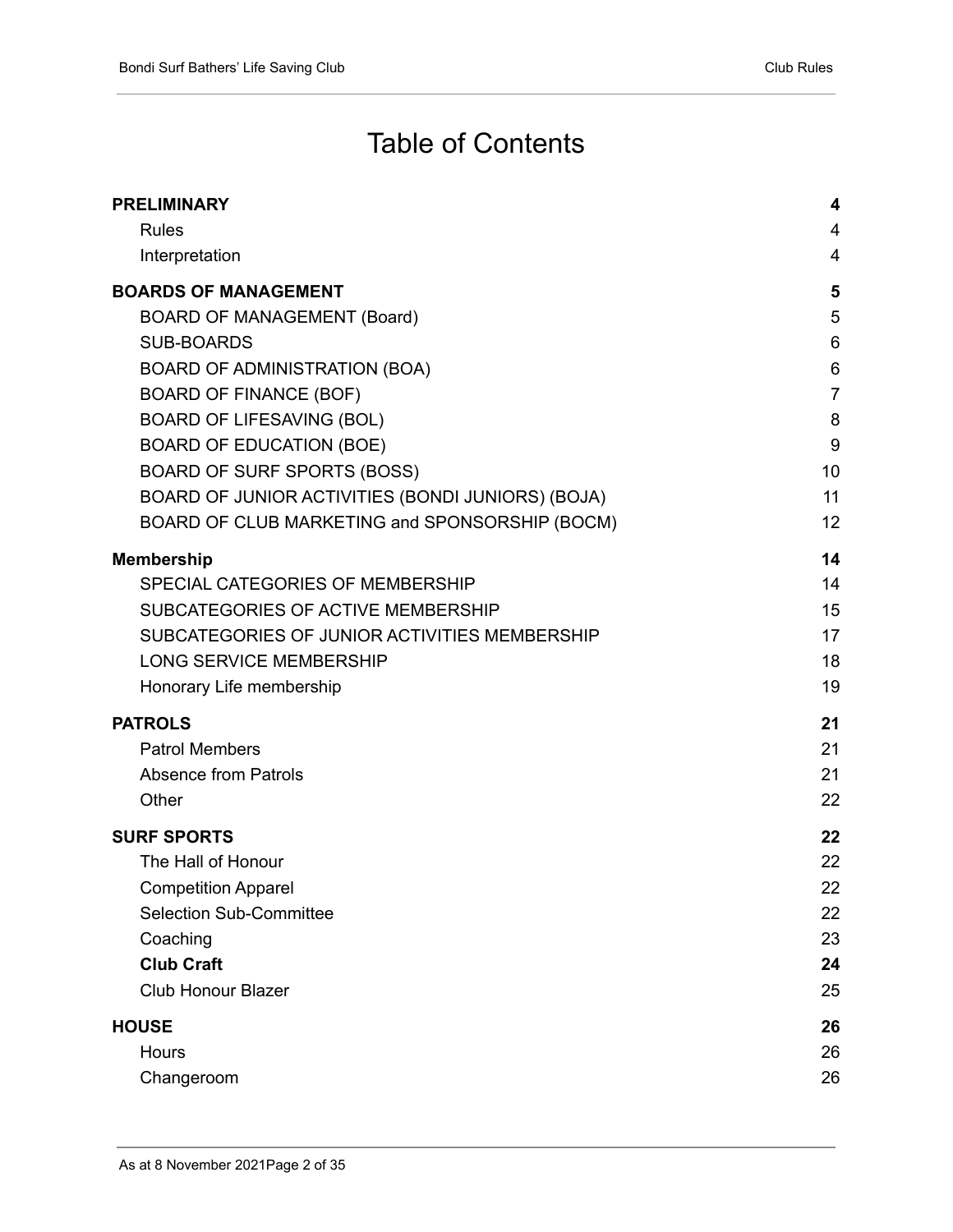| Gymnasium                                 | 26 |
|-------------------------------------------|----|
| <b>Showers</b>                            | 27 |
| <b>Steam Room</b>                         | 27 |
| Lockers                                   | 27 |
| <b>Wet Costumes</b>                       | 27 |
| <b>Cleanliness</b>                        | 28 |
| Children                                  | 28 |
| Animals                                   | 28 |
| <b>Bicycles</b>                           | 28 |
| <b>Visitors</b>                           | 28 |
| Training                                  | 28 |
| Conduct                                   | 29 |
| Smoking                                   | 29 |
| <b>Liquor and Prohibited Drugs</b>        | 29 |
| Keys/Electronic Access Cards              | 29 |
| <b>Club Property</b>                      | 29 |
| <b>Honorary Resident Member</b>           | 30 |
| <b>PURCHASING (EXPENDITURE) PROCEDURE</b> | 31 |
| Expenditure approval for season 2020/2021 | 31 |
| 7.2 Expenditure greater than \$2,000      | 31 |
| 7.3 Purchase Orders                       | 31 |
| 7.4 Exceptions                            | 31 |
| <b>MISCELLANEOUS</b>                      | 32 |
| Publicity                                 | 32 |
| <b>Club Administration Staff</b>          | 32 |
| Misconduct                                | 32 |
| <b>Membership Fees</b>                    | 32 |
| <b>Parking Concession Compliance</b>      | 32 |
| Fundraising                               | 33 |
| <b>Elected Positions</b>                  | 33 |
| <b>SCHEDULE A - Fees 2020-2021</b>        | 34 |
| <b>Other Fees</b>                         | 34 |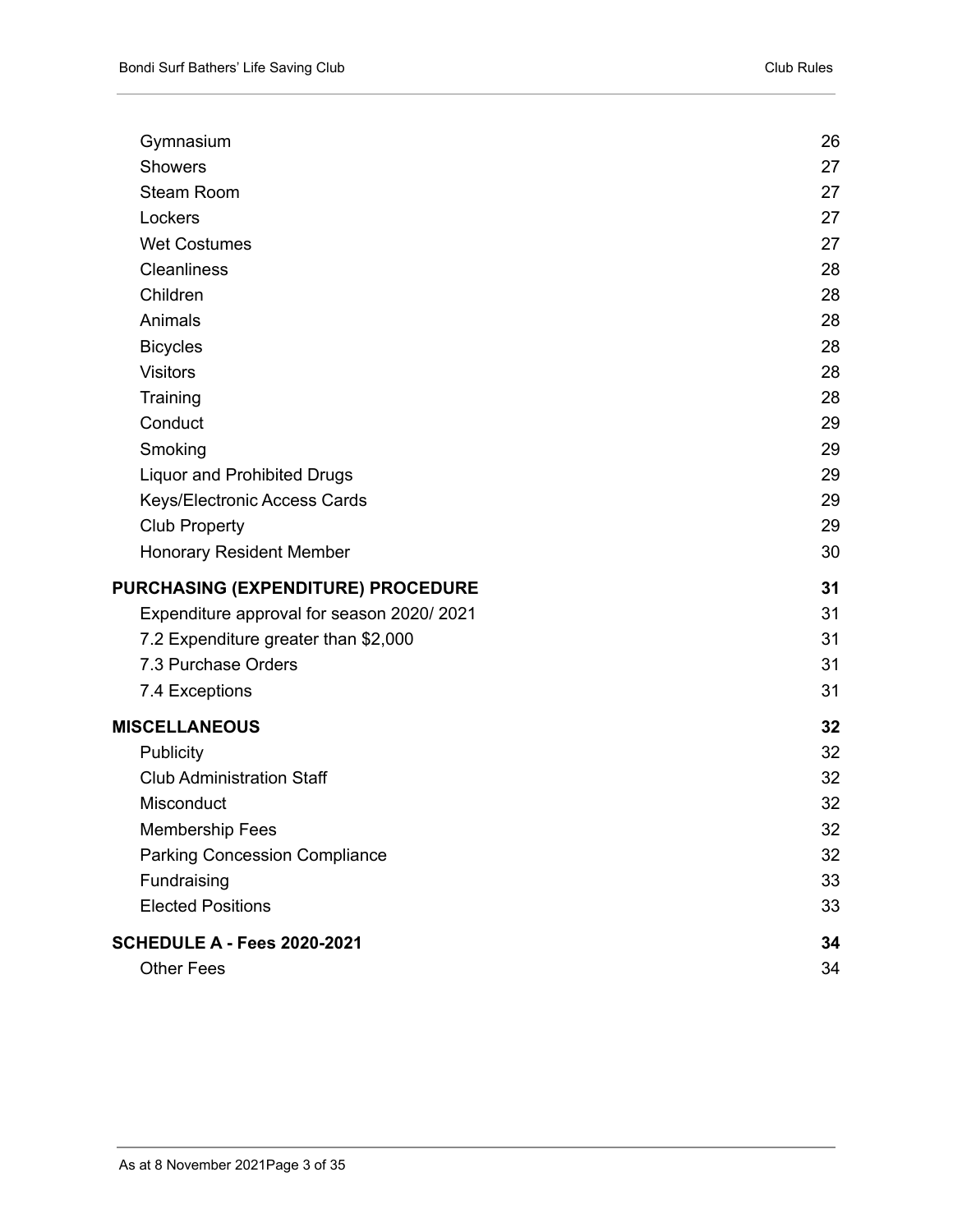# BONDI SURF BATHERS' LIFE SAVING CLUB RULES EFFECTIVE 8 November 2021

## <span id="page-3-1"></span><span id="page-3-0"></span>**1. PRELIMINARY**

#### **1.1. Rules**

1.1.1. These Rules are made by the Board of Management ("Board") effective 8 November 2021and may be reviewed and amended as required. These Rules are intended to give effect to the current Constitution and should be considered as an Addendum to those Rules. These Rules remain in operation until replaced or repealed.

#### <span id="page-3-2"></span>**1.2. Interpretation**

- 1.2.1. Words used in these Rules have the same meaning as they would have if used in the Rules.
- 1.2.2. Any ruling by the Board's interpretation of these Rules is final and conclusive for the purposes of the matter in respect of which the ruling is made.
- 1.2.3. These Rules should be considered as an Addendum to the Surf Life Saving Australia (SLSA) Membership Application and Declaration, the Code of Conduct of Surf Life Saving Australia and the Surf Life Saving New South Wales (SLSNSW) Guidelines to Club Management
- 1.2.4. Where these Rules are silent, reference should be made to the SLSNSW Guidelines to Club Management.
- 1.2.5. For the purposes of these Rules, the term Clubhouse shall refer to the entire building, its' rooms, sections, facilities and environs unless otherwise so specified in any particular Rule.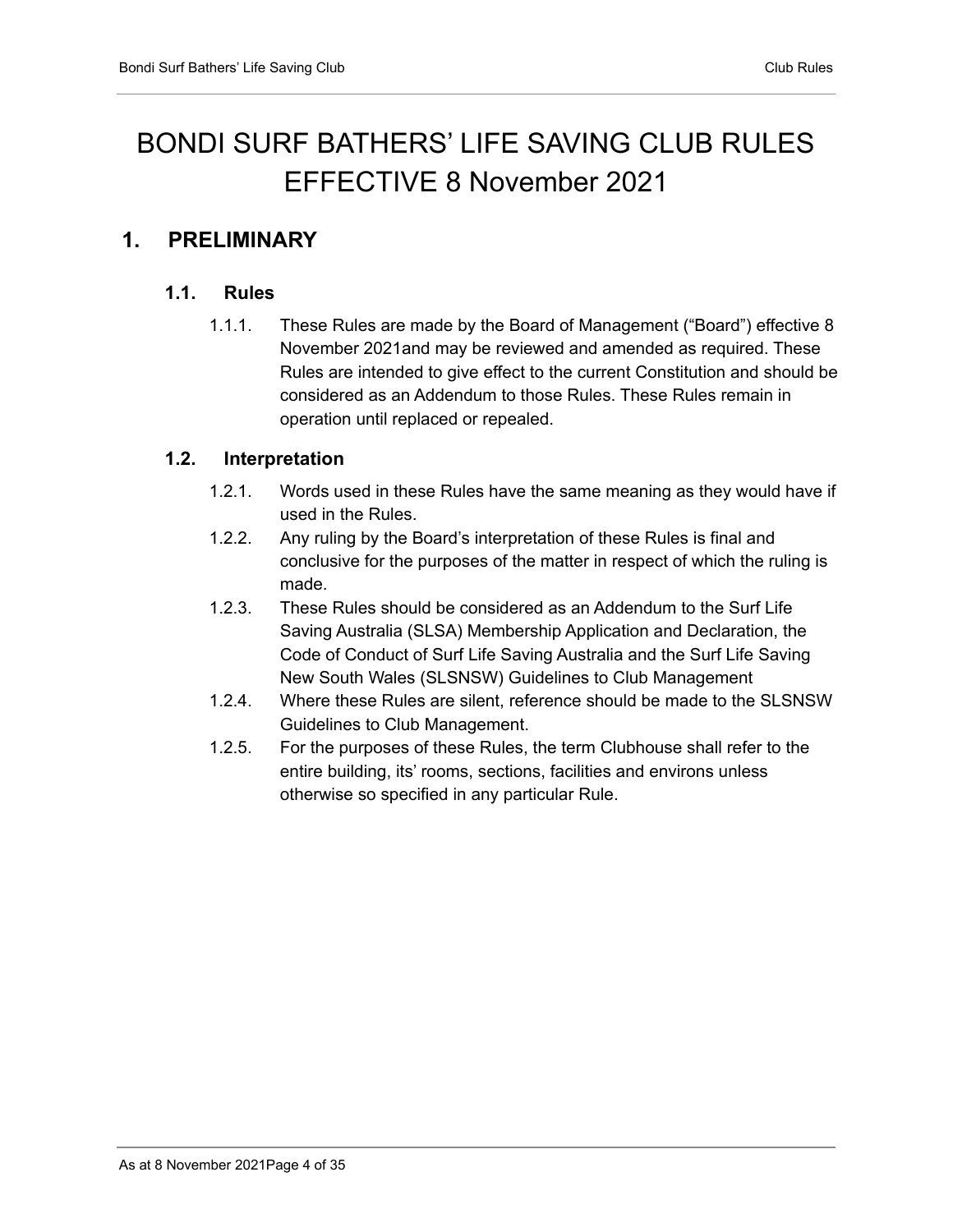## <span id="page-4-1"></span><span id="page-4-0"></span>**2. BOARDS OF MANAGEMENT**

#### **2.1. BOARD OF MANAGEMENT (Board)**

- 2.1.1. The Board reports via the President to the Annual General Meeting or a General Meeting of the Club.
- 2.1.2. Board Responsibilities
	- 2.1.2.1. The Board shall be responsible for the:
		- 2.1.2.1.1. Development, management and growth of the Club.
		- 2.1.2.1.2. Development and implementation in conjunction with the appropriate officer/s and Boards, of plans and proposals for the continued progress of the Club.
		- 2.1.2.1.3. Co-ordination and monitoring of the activities of appointed Boards.
		- 2.1.2.1.4. Preparation, monitoring and control of budgets and expenditures.
		- 2.1.2.1.5. Referral to Boards or officers, of appropriate matters requiring consideration, including judiciary sub-committee appointment.
		- 2.1.2.1.6. Performance of all such acts and things as appear to the BOM to be necessary or desirable for the proper management of the affairs of the Club.
		- 2.1.2.1.7. Preparation and making of Rules.
- 2.1.3. Board Composition
	- 2.1.3.1. The Board shall comprise:
		- 2.1.3.1.1. President
		- 2.1.3.1.2. Deputy President
		- 2.1.3.1.3. Director of Administration
		- 2.1.3.1.4. Director of Finance
		- 2.1.3.1.5. Director of Junior Activities
		- 2.1.3.1.6. Director of Life Saving
		- 2.1.3.1.7. Director of Education
		- 2.1.3.1.8. Director of Surf Sports
		- 2.1.3.1.9. Director of Marketing and Sponsorship
	- 2.1.3.2. In the event of the absence of a Director, they may send as a proxy a member from their board.
	- 2.1.3.3. Visitors and/or observers may attend meetings by prior arrangement of the meeting.
	- 2.1.3.4. In the event of the absence of the President, the Deputy President shall act as Chairman during such absence.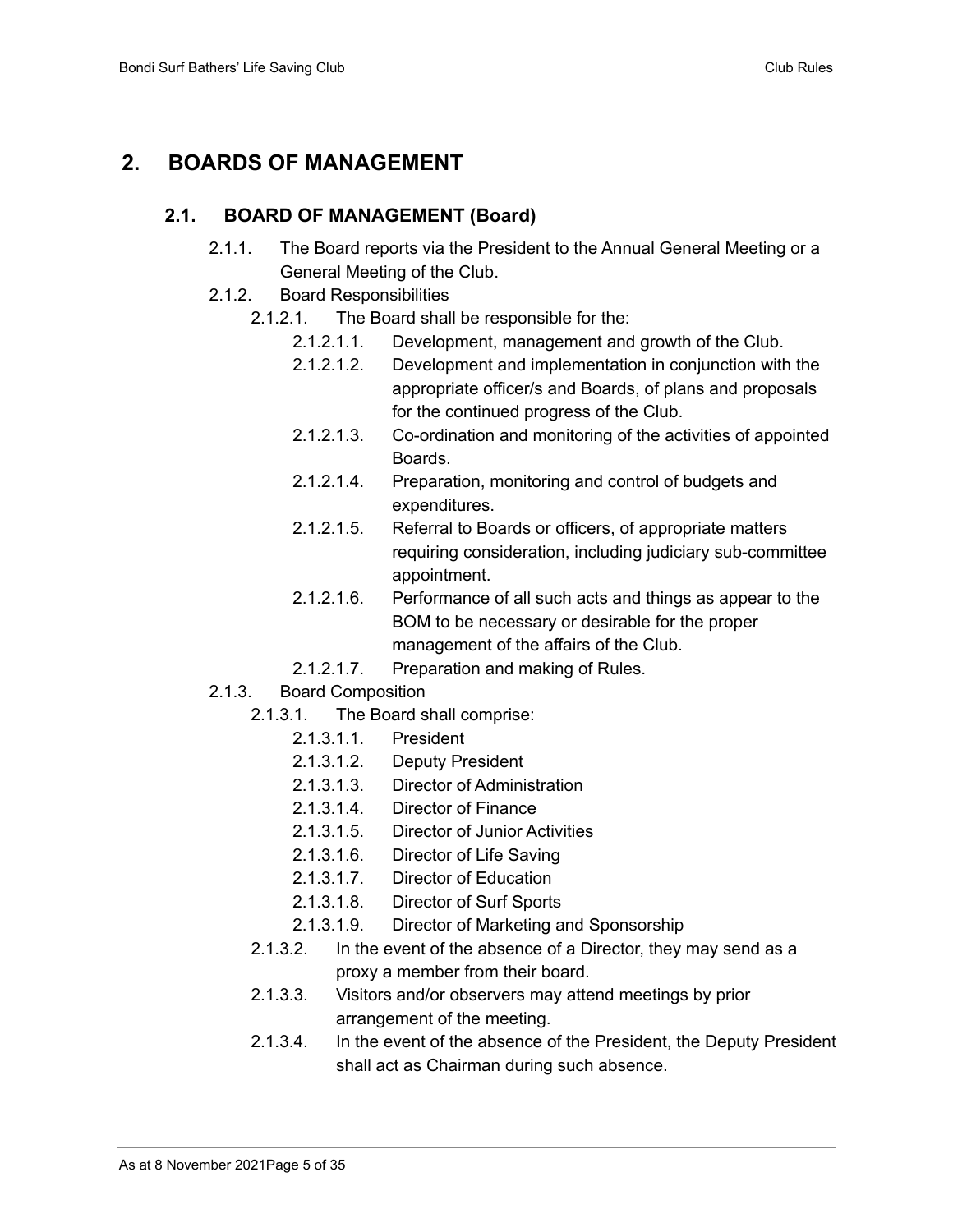#### <span id="page-5-0"></span>**2.2. SUB-BOARDS**

- 2.2.1. Appointment of Sub-boards
	- 2.2.1.1. Each of the following directors of the Board must convene and lead a committee of members for the management of the director's section and responsibilities(Sub-board).
		- 2.2.1.1.1. Director of Administration Board of Administration (BOA)
		- 2.2.1.1.2. Director of Finance Board of Finance (BOF)
		- 2.2.1.1.3. Director of Junior Activities Board of Junior Activities (BOJA)
		- 2.2.1.1.4. Director of Life Saving Board of Life Saving (BOLS)
		- 2.2.1.1.5. Director of Education Board of Education (BOE)
		- 2.2.1.1.6. Director of Surf Sports Board of Surf Sports
		- 2.2.1.1.7. Director of Marketing and Sponsorship -Board of Marketing and Sponsorship
- 2.2.2. Meetings of Sub-boards
	- 2.2.2.1. Each Sub-Board must meet a minimum of four (4) times a year, or as directed by the Board.
	- 2.2.2.2. Visitors and/or observers may attend meetings by prior agreement of the meeting.
	- 2.2.2.3. In the event of the absence of the sub-board Director, the meeting shall appoint one of its members to act as Chairman during such absence.
- 2.2.3. Minutes of Sub-boards
	- 2.2.3.1. The Director of each Sub-Board or their nominee shall cause full and accurate minutes of the Sub-Board meetings to be recorded. The minutes of the Sub-Board meeting shall be promptly distributed to members of the relevant Sub-Board, Board and other Sub-Boards.
- 2.2.4. Voting of Sub-Boards
	- 2.2.4.1. The majority of votes of those present and voting shall decide questions arising at any meeting of the Sub-Boards. In the case of an equality of votes, the person appointed to chair the meeting shall have a second or casting vote. Any salaried officers shall not be entitled to a vote, unless they are also members of the club.

#### <span id="page-5-1"></span>**2.3. BOARD OF ADMINISTRATION (BOA)**

- 2.3.1. The BOA reports via the Director of Administration to the Board.
- 2.3.2. The BOA shall be responsible for the development and implementation of the administration of the Club. This will be through monitoring, evaluating,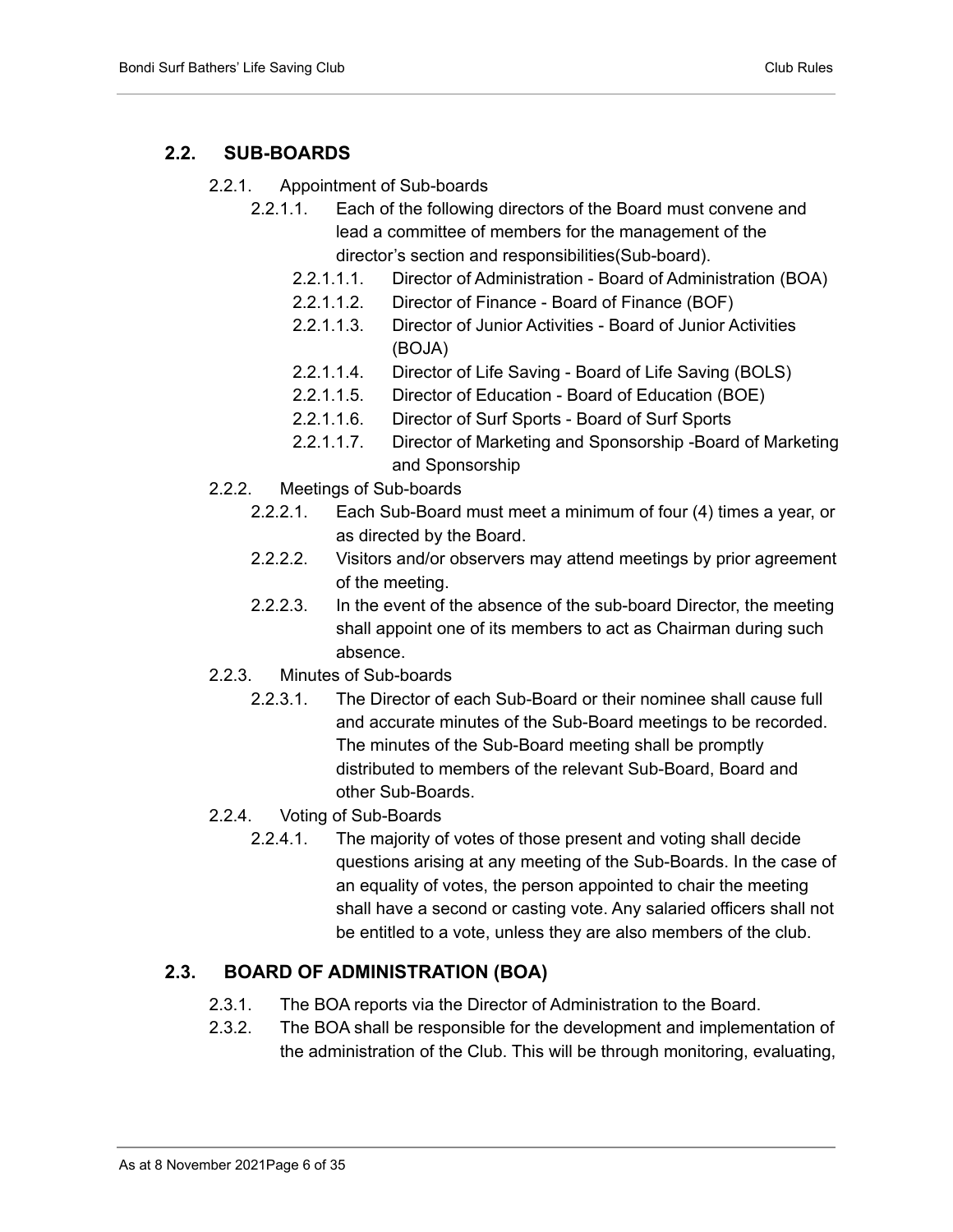initiating and reporting activities and programmes designed to meet the Club's objectives.

- 2.3.3. The BOA shall have the power to activate matters falling within its orbit of operations provided that specific referrals by the Board are the subject of recommendations to the Board for endorsement or otherwise.
- 2.3.4. BOA Responsibilities
	- 2.3.4.1. The BOA shall be responsible for the:
		- 2.3.4.1.1. Development and implementation of administration, financial and social plans of the Club.
		- 2.3.4.1.2. Review, development and maintenance of the administrative Rules and standards for the Club
		- 2.3.4.1.3. Attending to matters referred to it by the Board or other Boards.
		- 2.3.4.1.4. Performance of positions within the BOA.
- 2.3.5. BOA Composition
	- 2.3.5.1. The BOA shall comprise, but is not limited to:
		- 2.3.5.1.1. Director of Administration (who shall act as Board Chairman)
		- 2.3.5.1.2. Deputy Director of Administration
		- 2.3.5.1.3. General Manager
		- 2.3.5.1.4. Facilities Manager
		- 2.3.5.1.5. Archives Officer
		- 2.3.5.1.6. OH&S Officer
		- 2.3.5.1.7. Gym Manager

### <span id="page-6-0"></span>**2.4. BOARD OF FINANCE (BOF)**

- 2.4.1. Charter
	- 2.4.1.1. The BOF reports via the Director of Finance to the Board.
	- 2.4.1.2. The BOF shall be responsible for the development and implementation of the financial, accounting and fiscal policies of the Club. This will be through monitoring, evaluating, initiating and reporting activities and programmes designed to meet the Club's objectives.
	- 2.4.1.3. The BOF shall have the power to activate matters falling within its orbit of operations provided that specific referrals by the Board are the subject of recommendations to the Board for endorsement or otherwise.
- 2.4.2. BOF Responsibilities
	- 2.4.2.1. The BOF shall be responsible for the:
		- 2.4.2.1.1. Development and implementation of the financial plans of the Club.
		- 2.4.2.1.2. Accurate recording of all financial matters of the Club.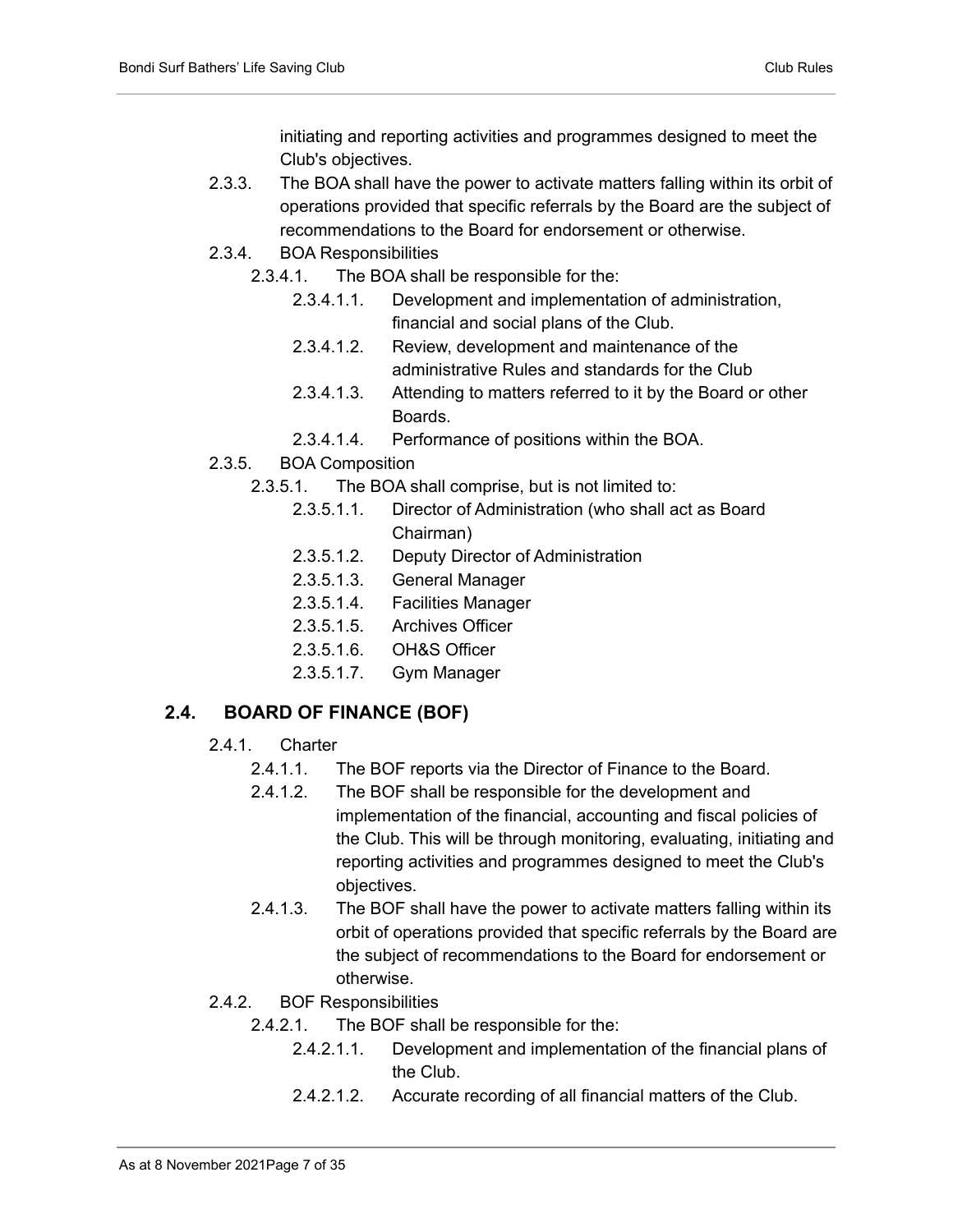- 2.4.2.1.3. Attending to matters referred to it by the Board or other Boards.
- 2.4.2.1.4. Performance of positions within the BOF.
- 2.4.3. BOF Composition
	- 2.4.3.1. The BOF shall comprise, but is not limited to:
		- 2.4.3.1.1. Director of Finance (who shall act as Board Chairman);
		- 2.4.3.1.2. Deputy Director of Finance;
		- 2.4.3.1.3. General Manager;
		- 2.4.3.1.4. Chair of Fundraising Committee

#### <span id="page-7-0"></span>**2.5. BOARD OF LIFESAVING (BOL)**

- 2.5.1. Charter
	- 2.5.1.1. The BOL reports via the Director of Lifesaving to the Board.
	- 2.5.1.2. The BOL shall be responsible for the development and implementation of the lifesaving policies of the Club. This will be through monitoring, evaluating, initiating and reporting activities and programmes designed to meet the Club's objectives.
	- 2.5.1.3. The BOL shall have the power to activate matters falling within its orbit of operations provided that specific referrals by the Board are the subject of recommendations to the BOM for endorsement or otherwise.
	- 2.5.1.4. The matters falling within the orbit of operations of the BOL include instigating a review of behalf of the Board of the suitability of a member to perform particular patrol duties, wherein said member hold an appropriate SLSA award for performing said duties, for and on behalf of BSBLSC.
		- 2.5.1.4.1. The review requires written submissions to the Board of Directors from at least 2 appropriate members (excluding Directors) on the performance of said member as to their suitability of the member to perform said duties on the basis of professional conduct, incompetent application of said award qualified skill for and on behalf of BSBLSC, safety or any other relevant concerns.
		- 2.5.1.4.2. The Board of Directors will be required to review the submissions and make the determination that said member:
			- 2.5.1.4.2.1. is permitted to perform said duties for and on behalf of BSBLSC
			- 2.5.1.4.2.2. must complete an extended proficiency for said award by a qualified assessor nominated by the DOL and may be permitted to perform said duties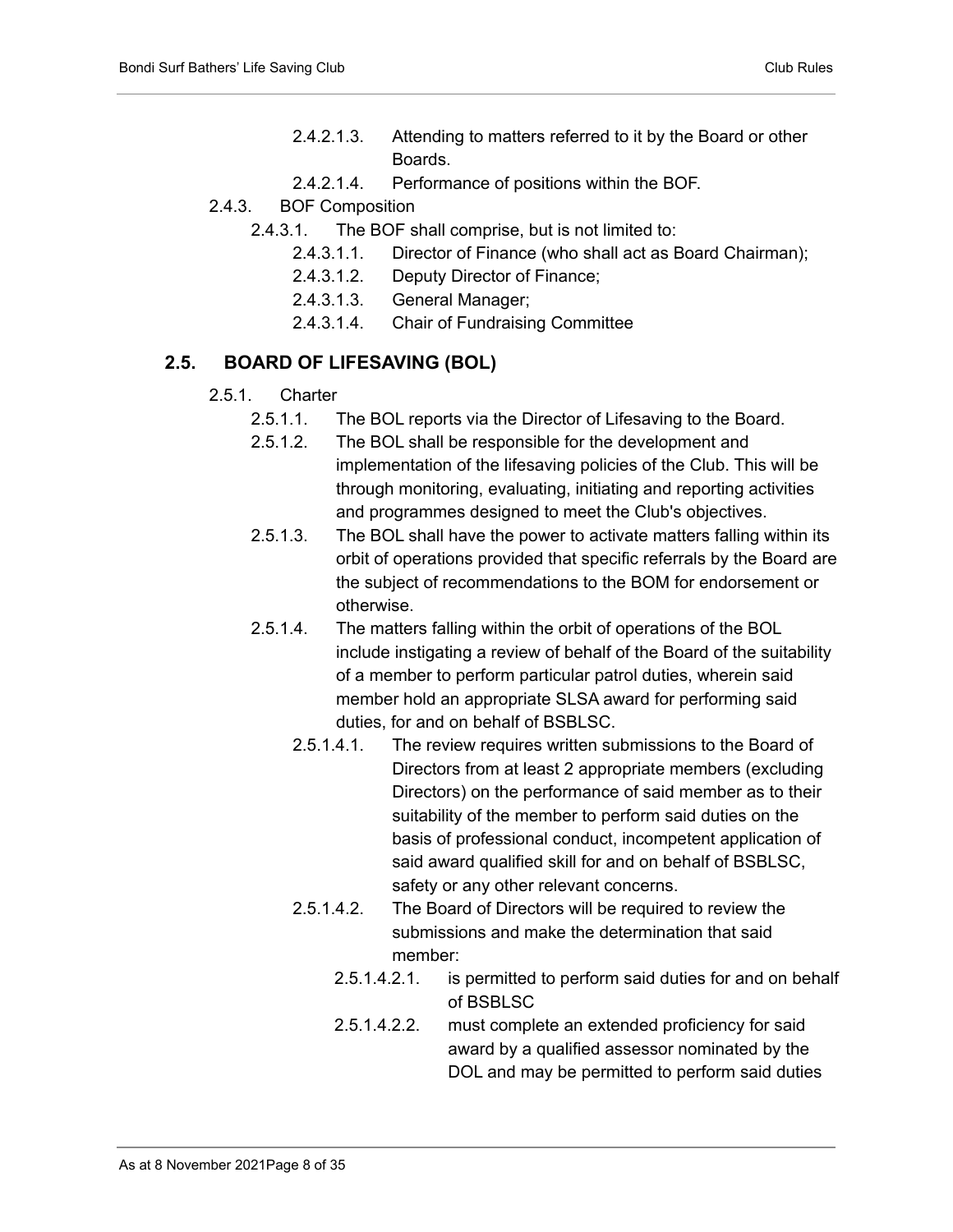for and on behalf of BSBLSC upon satisfactory completion of the extended proficiency; or

- 2.5.1.4.2.3. may not perform said duties for and on behalf of BSBLSC.
- 2.5.2. BOL Responsibilities
	- 2.5.2.1. The BOL shall be responsible for the:
		- 2.5.2.1.1. Development and implementation of the lifesaving plans of the Club.
		- 2.5.2.1.2. Review, develop and maintain lifesaving rules, policies and standards for the Club.
		- 2.5.2.1.3. Attending to matters referred to it by the Board or other Boards.
		- 2.5.2.1.4. Performance of positions within the BOL.
- 2.5.3. BOL Composition
	- 2.5.3.1. The BOL shall comprise, but is not limited to:
		- 2.5.3.1.1. Director of Lifesaving (who shall act as Board Chairman);
		- 2.5.3.1.2. Captain of Lifesaving
		- 2.5.3.1.3. Lifesaving operations manager
		- 2.5.3.1.4. IRB Captain
		- 2.5.3.1.5. Radio Officer
		- 2.5.3.1.6. Gear Steward
		- 2.5.3.1.7. First Aid Officer
		- 2.5.3.1.8. Water Safety Manager
		- 2.5.3.1.9. Youth Captain
		- 2.5.3.1.10. Destination Captain

#### <span id="page-8-0"></span>**2.6. BOARD OF EDUCATION (BOE)**

- 2.6.1. Charter
	- 2.6.1.1. The BOE reports via the Director of Education to the Board.
	- 2.6.1.2. The BOE shall be responsible for the development and implementation of the lifesaving education policies of the Club. This will be through monitoring, evaluating, initiating and reporting activities and programmes designed to meet the Club's objectives.
	- 2.6.1.3. The BOE shall have the power to activate matters falling within its orbit of operations provided that specific referrals by the Board are the subject of recommendations to the Board for endorsement or otherwise.
- 2.6.2. BOE Responsibilities
	- 2.6.2.1. The BOE shall be responsible for the:
		- 2.6.2.1.1. Development and implementation of the lifesaving education plans of the Club.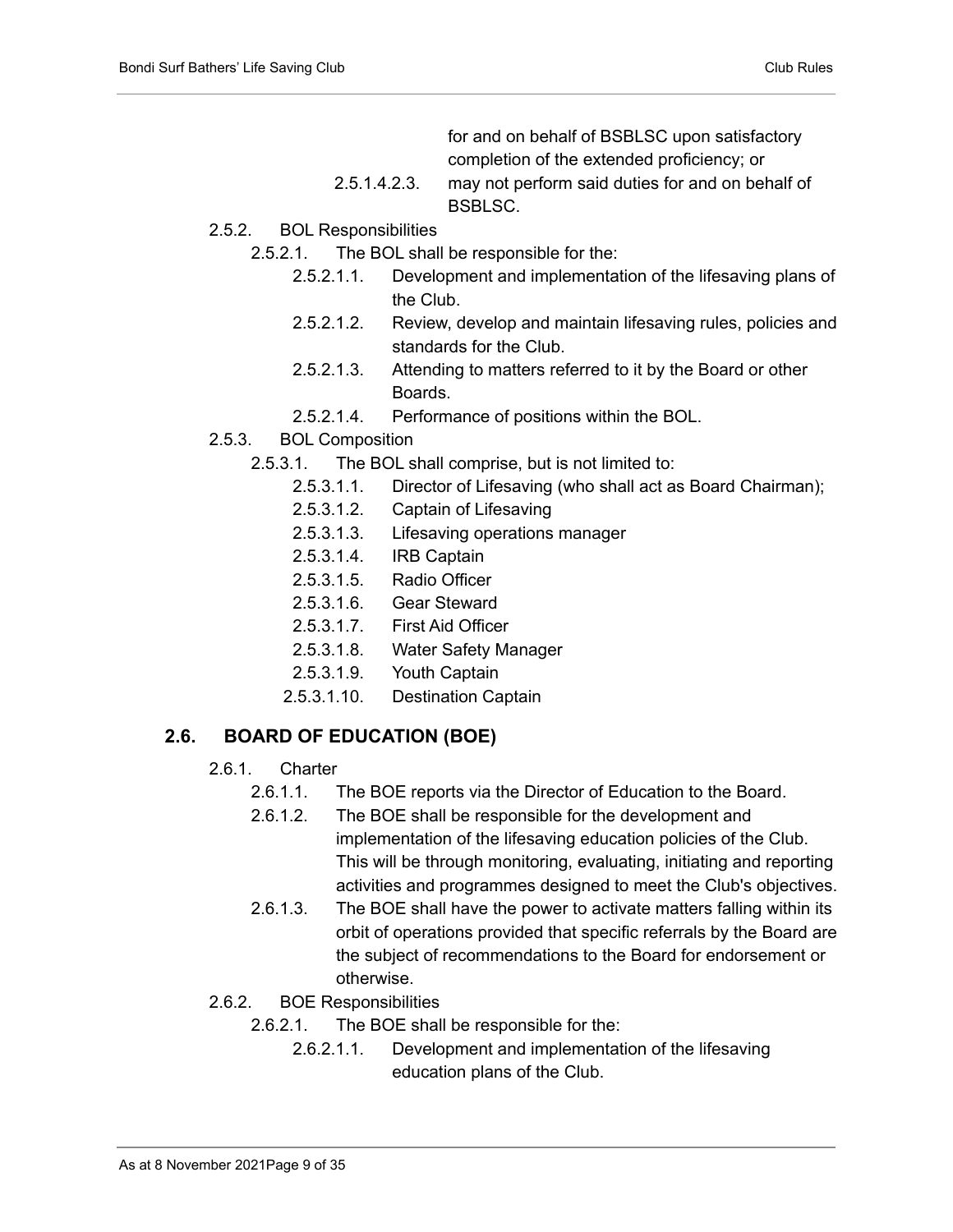- 2.6.2.1.2. Review, development and maintenance of education policies and standards for the Club.
- 2.6.2.1.3. Attending to matters referred to it by the Board or other Boards.
- 2.6.2.1.4. Performance of positions within the BOE.
- 2.6.3. BOE Composition
	- 2.6.3.1. The BOE shall comprise, but is not limited to:
		- 2.6.3.1.1. Director of Education (who shall act as Board Chairman);
		- 2.6.3.1.2. Deputy Director of Education
		- 2.6.3.1.3. Captain of Lifesaving
		- 2.6.3.1.4. IRB Captain
		- 2.6.3.1.5. Proficiency Manager
		- 2.6.3.1.6. Higher Awards Manager

#### <span id="page-9-0"></span>**2.7. BOARD OF SURF SPORTS (BOSS)**

- 2.7.1. Charter
	- 2.7.1.1. The BOSS reports via the Director of Surf Sports to the BOM.
	- 2.7.1.2. The BOSS shall be responsible for the development and implementation of the surf sport activities of the Club. This will be through monitoring, evaluating, initiating and reporting activities and programmes designed to meet the Club's objectives.
	- 2.7.1.3. BOSS shall have the power to activate matters falling within its orbit of operations provided that specific referrals by the Board are the subject of recommendations to the Board for endorsement or otherwise.
- 2.7.2. BOSS Responsibilities
	- 2.7.2.1. The BOSS shall be responsible for the:
		- 2.7.2.1.1. Development and implementation of the surf sports plans of the Club.
		- 2.7.2.1.2. Development, maintenance and review of surf sports rules, selection and other policies and standards for the Club.
		- 2.7.2.1.3. Attending to matters referred to it by the Board or other Boards.
		- 2.7.2.1.4. Performance of positions within the BOSS.
- 2.7.3. BOSS Composition
	- 2.7.3.1. The BOSS shall comprise, but is not limited to:
		- 2.7.3.1.1. Director of Surf Sports (who shall act as Board Chairman);
		- 2.7.3.1.2. Deputy Director Surf Sports
		- 2.7.3.1.3. Surf Boat Captain
		- 2.7.3.1.4. IRB Captain
		- 2.7.3.1.5. Board Captain
		- 2.7.3.1.6. Ski Captain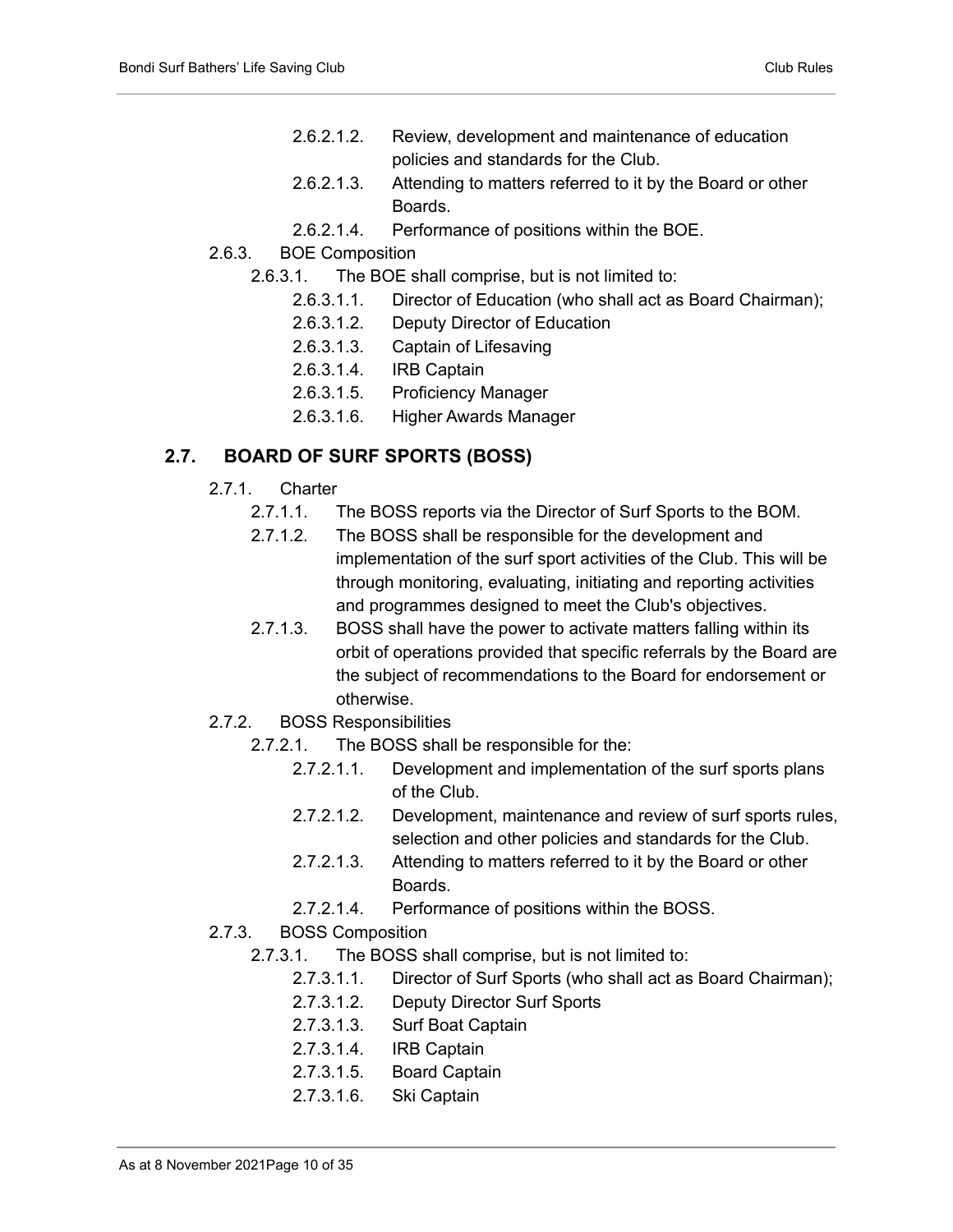- 2.7.3.1.7. Swim Captain
- 2.7.3.1.8. R&R Captain
- 2.7.3.1.9. March Past Captain
- 2.7.3.1.10. Beach Events Captain
- 2.7.3.1.11. Handicapper (Honorary Race Secretary)
- 2.7.3.1.12. Ocean Events Organiser
- 2.7.3.1.13. Masters Captain
- 2.7.3.1.14. Board Riding Captain
- 2.7.3.1.15. Lifesaving events Captain
- 2.7.3.1.16. Pool Rescue Captain
- 2.7.3.1.17. Touring team manager
- 2.7.3.1.18. Transport manager
- 2.7.3.1.19. Head Coach

#### <span id="page-10-0"></span>**2.8. BOARD OF JUNIOR ACTIVITIES (BONDI JUNIORS) (BOJA)**

- 2.8.1. Charter
	- 2.8.1.1. The BOJA reports via the Director of Junior Activities to the Board.
	- 2.8.1.2. The BOJA shall be responsible for the development, management, conduct and implementation of the Junior Activities of the Club.
	- 2.8.1.3. The BOJA shall operate as a committee, and shall have the power to activate matters falling within its orbit of operations provided that specific referrals by the Board are the subject of recommendations to the Board for endorsement or otherwise.
	- 2.8.1.4. The BOJA shall operate under the authority and direction of the Board and these Rules.
- 2.8.2. BOJA Responsibilities
	- 2.8.2.1. The BOJA shall:
		- 2.8.2.1.1. Be responsible to the Club for the management, coordination and conduct of all matters relating to categories of Junior Activities and sub-categories.
		- 2.8.2.1.2. Provide Junior Activities members with a background knowledge and experience in surf life saving activities, traditions and values.
		- 2.8.2.1.3. Provide Junior Activities members with an educational and teaching experience in a wide range of subjects and skills within the aquatic/marine environment.
		- 2.8.2.1.4. Prepare Junior Activities members for their eventual transition to the patrol involvement of Surf Life Saving and competition.
		- 2.8.2.1.5. Be responsible for programs to encourage nippers and their parents, and to improve retention rates.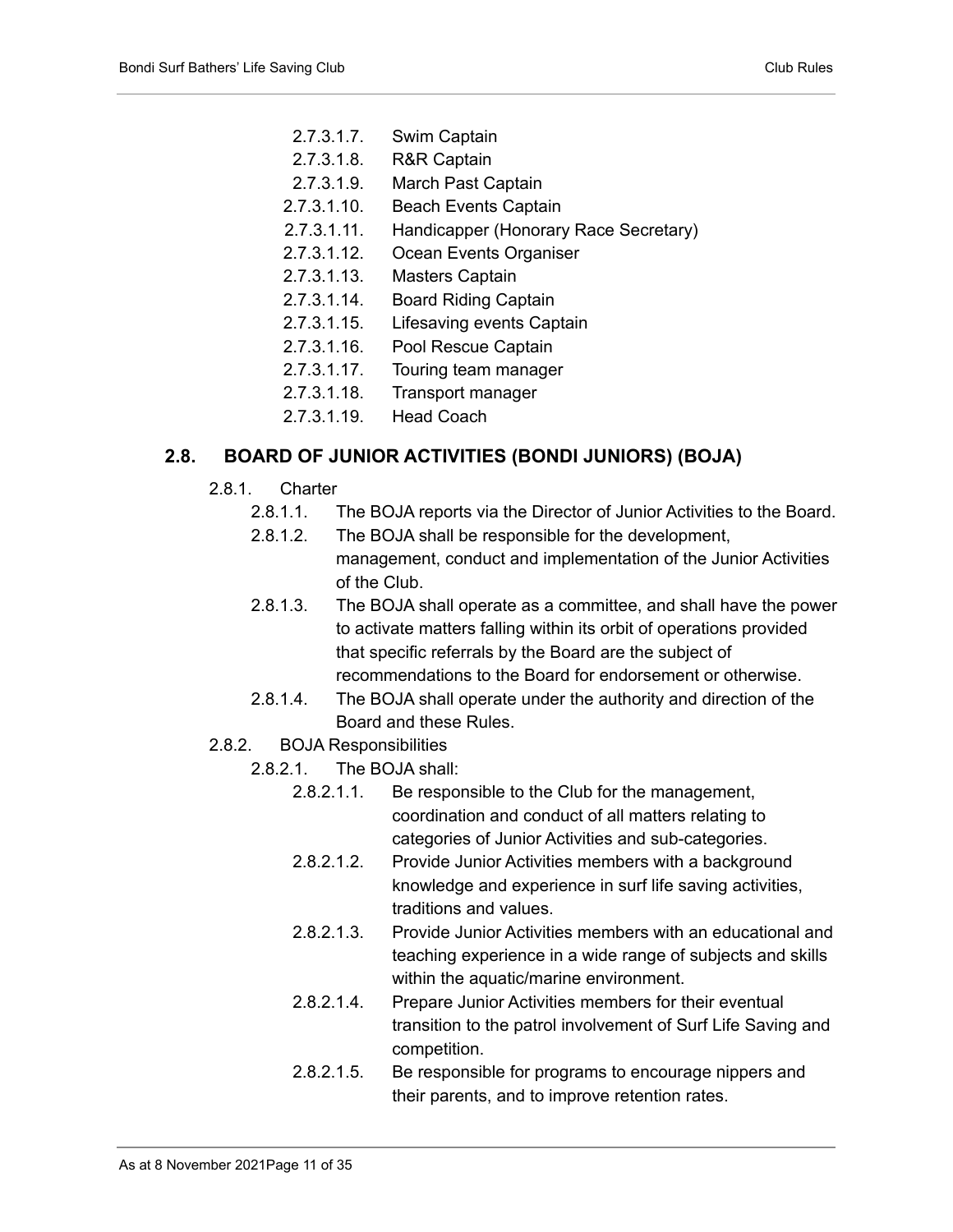- 2.8.2.1.6. Be responsible to the Board for the performance and benchmarking of Junior Activities.
- 2.8.2.1.7. Be responsible for ensuring the programs in other directorates are consistent with the Club's objectives on Junior Activities.
- 2.8.2.1.8. Be responsible for the performance of the BOJA positions.
- 2.8.2.1.9. Be responsible for liaising with SLSA bodies, Council, political and community groups on issues of Junior Activities. Be responsible to provide the Board with a detailed budget for Junior Activities.
- 2.8.2.1.10. Be responsible for ongoing and increasing retention of membership through to senior club.
- 2.8.3. BOJA Composition
	- 2.8.3.1. The BOJA shall comprise:
		- 2.8.3.1.1. Director of Junior Activities (who shall act as Board Chairman)
		- 2.8.3.1.2. Deputy Director of Junior Activities
		- 2.8.3.1.3. Secretary
		- 2.8.3.1.4. Registrar
		- 2.8.3.1.5. Treasurer
		- 2.8.3.1.6. Education Officer
		- 2.8.3.1.7. Social secretary
		- 2.8.3.1.8. Program Co-ordinator
		- 2.8.3.1.9. Water Safety Manager
		- 2.8.3.1.10. Sponsorship Manager
		- 2.8.3.1.11. Competition manager
		- 2.8.3.1.12. Age manager Co-ordinator
		- 2.8.3.1.13. Merchandise manager
		- 2.8.3.1.14. Gear Steward
		- 2.8.3.1.15. Carnival Manager
		- 2.8.3.1.16. Head Coach

#### <span id="page-11-0"></span>**2.9. BOARD OF CLUB MARKETING and SPONSORSHIP (BOCM)**

- 2.9.1. Charter
	- 2.9.1.1. The BOCM reports via the Director of Marketing and Sponsorship to the Board.
	- 2.9.1.2. The BOCM shall be responsible for the development and implementation of the marketing of the Club. This will be through monitoring, evaluating, initiating and reporting activities and programmes designed to meet the Club's objectives.
	- 2.9.1.3. The BOCM shall have the power to activate matters falling within its orbit of operations provided that specific referrals by the Board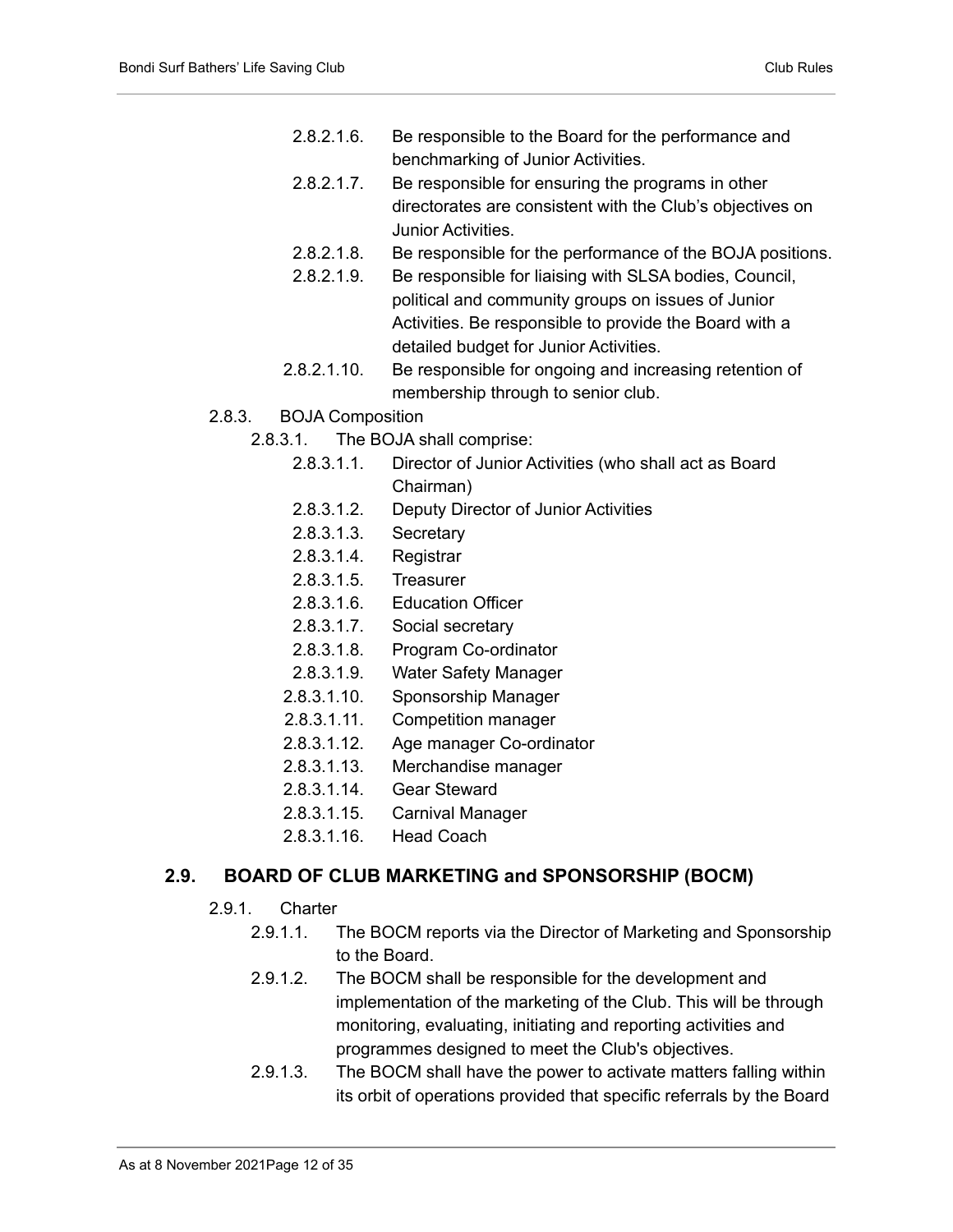are the subject of recommendations to the BOM for endorsement or otherwise.

- 2.9.2. BOCM Responsibilities
	- 2.9.2.1. The BOCM shall be responsible for the:
		- 2.9.2.1.1. Development and implementation of the marketing plans of the Club.
		- 2.9.2.1.2. Review, development and maintenance of marketing strategies, which will assist the Club in its development.
		- 2.9.2.1.3. Attending to matters referred to it by the Board or other Boards.
		- 2.9.2.1.4. Performance of positions within the BOCM.
		- 2.9.2.1.5. Liaison with SLSA bodies, Council, political and community groups on issues of marketing.
- 2.9.3. BOCM Composition
	- 2.9.3.1. The BOCM shall comprise:
		- 2.9.3.1.1. Director of Marketing and Sponsorship (who shall act as Board Chairman);
		- 2.9.3.1.2. Deputy Director Marketing and Sponsorship
		- 2.9.3.1.3. Social Secretary
		- 2.9.3.1.4. Publicity Officer
		- 2.9.3.1.5. Member Services and Welcoming Officer
		- 2.9.3.1.6. Digital Manager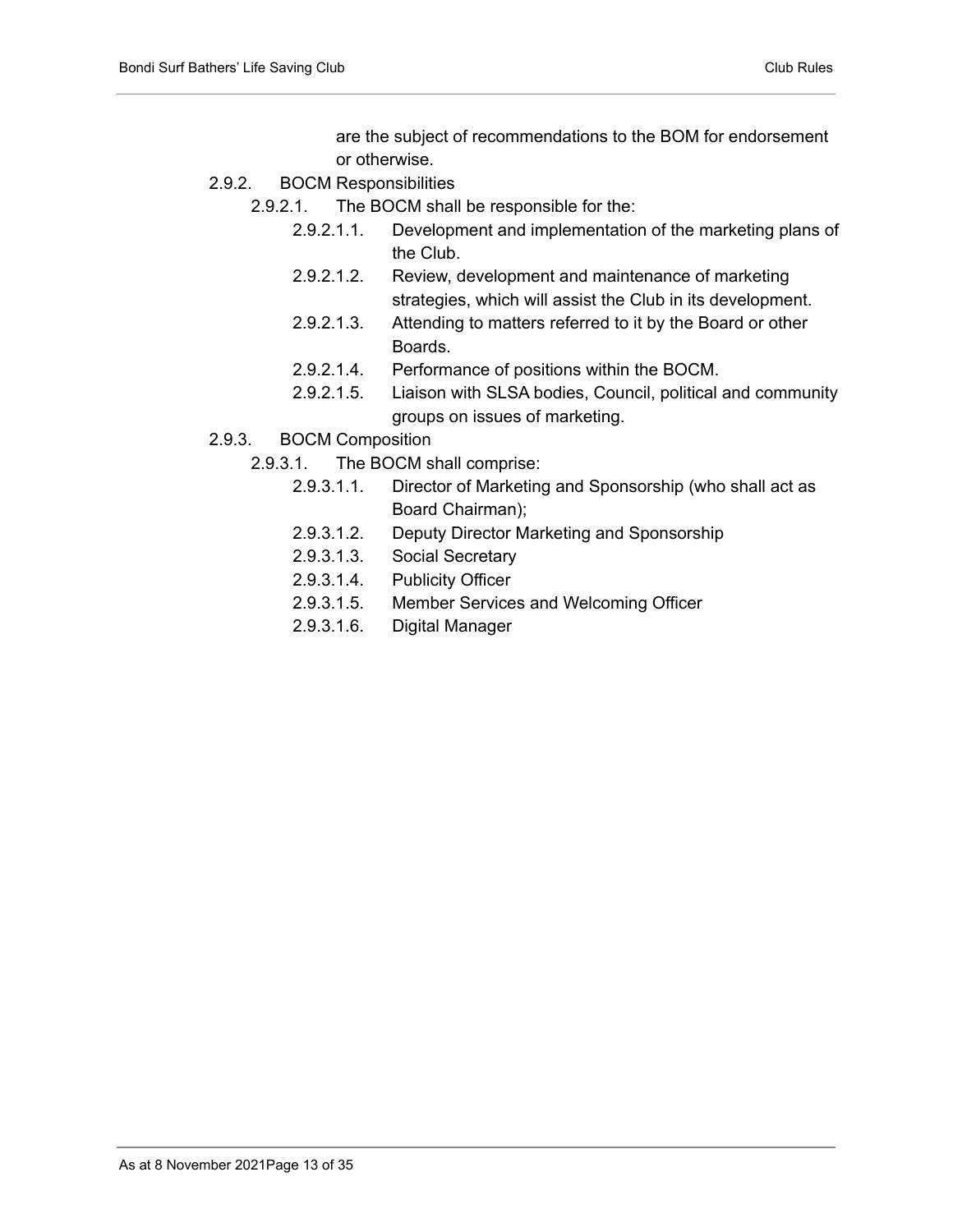### <span id="page-13-1"></span><span id="page-13-0"></span>**3. Membership**

#### **3.1. SPECIAL CATEGORIES OF MEMBERSHIP**

- 3.1.1. In addition to the categories of membership referred to in the current Constitution, the following special membership categories shall apply:
	- 3.1.1.1. Veteran Members any member of the club, who has attained the age of seventy (70) years and been a member of the club for fifty (50) years, shall be deemed to be a Veteran Member and shall not be required to pay an annual membership fee. This concession does not give exemption to other additional club fees such as locker fees, gymnasium fees.
	- 3.1.1.2. Affiliated Associate Members
		- 3.1.1.2.1. Affiliated Associate members shall be members of a club or association with which the Board has determined that a mutual affiliation is established.
		- 3.1.1.2.2. Affiliated Associate members shall be entitled to use the Club premises and facilities for a maximum of 3 days per week but shall not be entitled to vote at any General Meeting of members.
		- 3.1.1.2.3. Affiliated Associate members shall not be called upon to perform Active member's duties.
		- 3.1.1.2.4. Affiliated Associate members must conform to the Rules except such rules as relate exclusively to members of other categories or subcategories.
		- 3.1.1.2.5. An Affiliated Associate member must carry out such duties, not being lifesaving duties, as may from time to time be allocated to the member by or on behalf of the Board.
		- 3.1.1.2.6. Affiliated Associate members are not entitled to participate in inter-club competition in events recognized by SLSA as surf carnival events.
		- 3.1.1.2.7. Affiliated Associate members are not entitled to participate in Club competition events unless they hold such qualification as is required by SLSA for the purpose and as permitted by the Rules.
		- 3.1.1.2.8. Membership fees for Affiliated Associate Membership shall be determined by the Board, and may be set on an affiliated club case by case basis.
	- 3.1.1.3. Past Active Members The Board may grant Past Active Membership to persons who have held an SLSA Bronze Medallion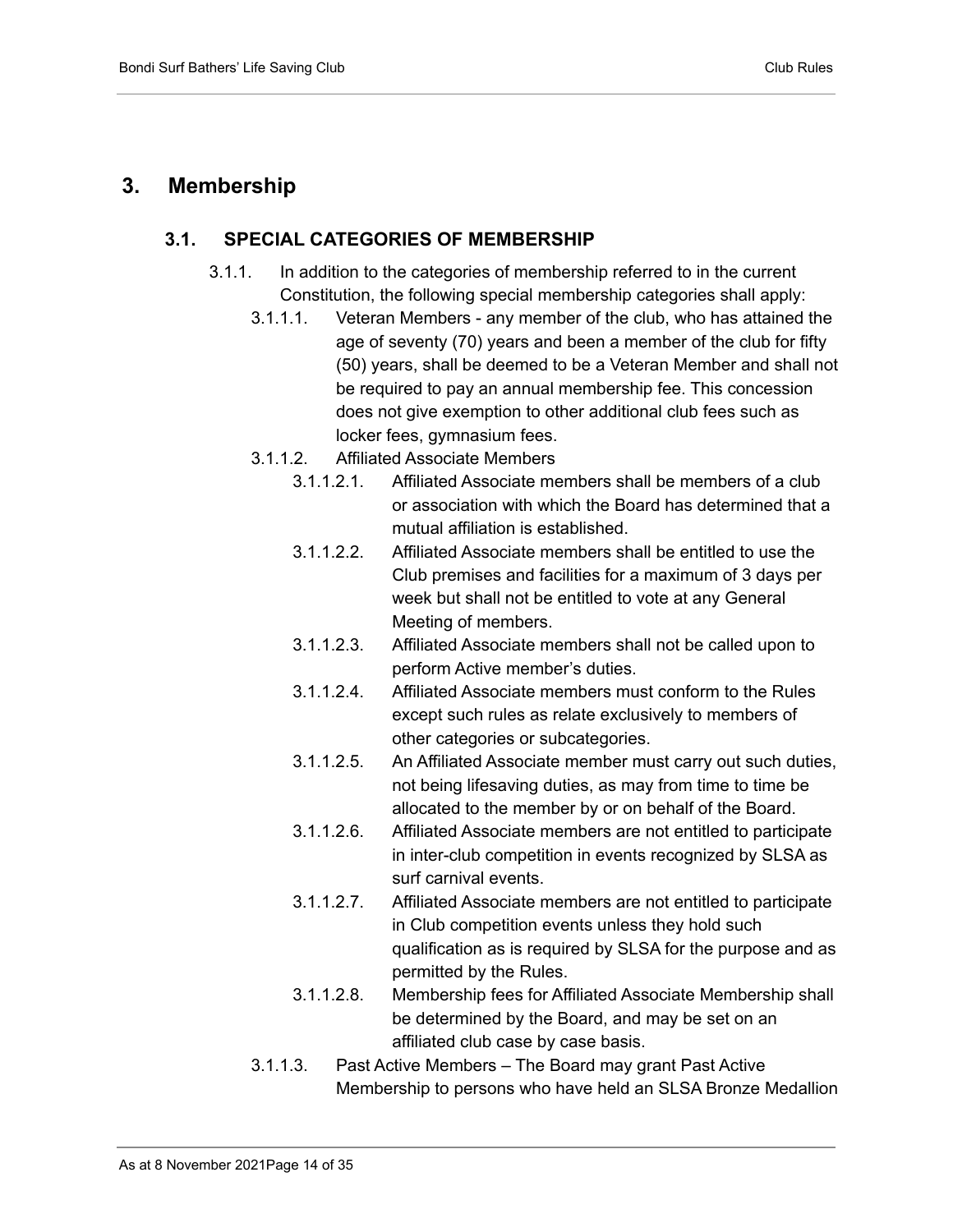and been an active patrol member for a minimum of six (6) years. Past Active Memberships will be limited to a maximum of ten (10) members at any time. Applicants for Past Membership will be required to demonstrate service to the Club above and beyond the basic requirements of Active Membership during their time as Active Members.

3.1.1.4. Bondi Blue – The Board may grant Bondi Blue status to members who have gone above and beyond in their service to the Club during the season. Bondi Blue members will have their membership and gym fee waived for the following season.

#### <span id="page-14-0"></span>**3.2. SUBCATEGORIES OF ACTIVE MEMBERSHIP**

- 3.2.1. The category of Active Membership is divided into separate sub-categories as follows:
	- 3.2.1.1. Rostered Rostered Active Members are allocated to a patrol and are required to complete all rostered patrols. The member must arrange substitutes for rostered patrols that the member cannot attend, and undertake make-up hours for missed patrols for which a substitute is not arranged in accordance with the directions of their Patrol Captain (or delegate), Captain of Lifesaving ("CoL"), Director of Lifesaving ("DoL"), the Judiciary or other officer of the Club as appointed by the Board.
	- 3.2.1.2. Surf Rescue Certificate members must and/ or will:
		- 3.2.1.2.1. complete the minimum SLSA Patrol Service award requirements being 16 patrol hours service per patrol season, for a maximum of 3 patrol seasons which includes any qualification year.
		- 3.2.1.2.2. not include water safety for club events, Nippers or other activities as patrol hours unless approved by the Director of Lifesaving.
		- 3.2.1.2.3. complete a Bronze Medallion to remain an active member in the club once section 3.2.1.2.1 of these Rules has been met.
		- 3.2.1.2.4. carry out regular active patrols hours once obtain their Bronze medallion award m as per the Club patrol roster.
		- 3.2.1.2.5. be rostered and allocated to a Club patrol to complete their minimum 16 patrol hour service requirement.
	- 3.2.1.3. Special Duties Special Duties Active Members are unable to commit to rostered patrols. Special Duties members are not allocated to a specific patrol, but must complete 50 patrol hours per season (a number of hours approximately equivalent to a Rostered member) of which at least 25 hours must be completed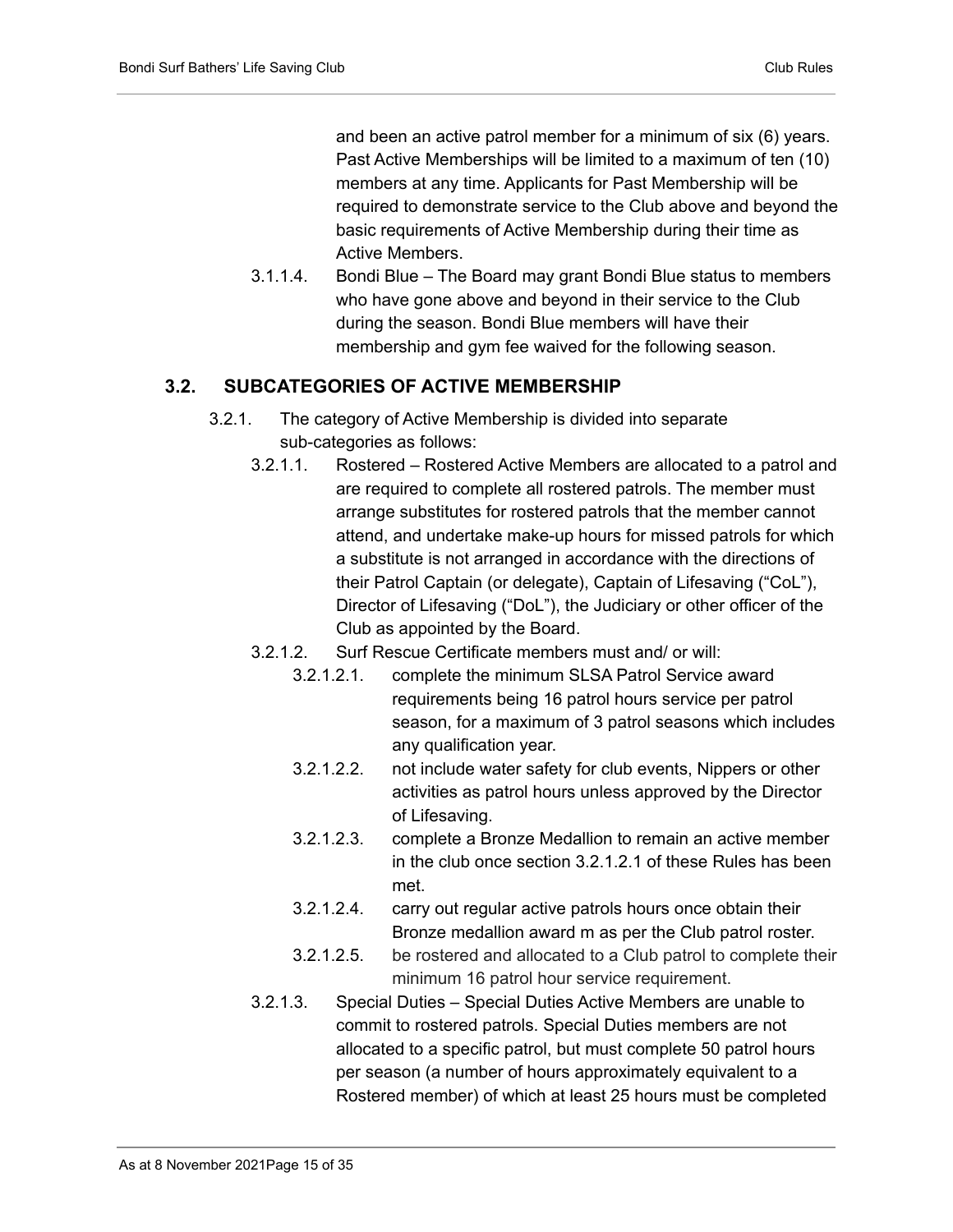by 31 December and at least 25 hours after 31 December. Special Duties members must complete at least one patrol per calendar month. Prospective Special Duties members must apply in writing each season to the CoL or the DoL and must include a valid reason why the member cannot perform ordinary rostered patrols. Admission to Special Duties will be solely at the discretion of the CoL or the DoL.

- 3.2.1.4. Competition Competition Active Members are high level competitive lifesavers who regularly compete for the Club. Competition members are not allocated to a specific patrol so as to assist attendance at competitions. Competition members must complete sufficient patrol hours to meet any competition requirements of SLSA. This membership category is limited to 10 members per season, and will only be available if there are sufficient Rostered Active Members to fill the Club's rostered patrol requirements. Prospective Competition Active Members must apply in writing each season to the CoL or the DoL and must include a submission from the Director of Surf Sports recommending their membership. The DoSS may make submissions of behalf of prospective Competition Active Members.
- 3.2.1.5. Non rostered Non rostered Active Members would prefer not to be tied to a rostered patrol. Unallocated members are not allocated to a specific patrol, but must complete 60 patrol hours per season (an increase on the number of hours required by Rostered members). Non rostered members must complete at least one full patrol per three week period (in line with Rostered Active Member requirements). This membership category is limited to 10 members per season, and will only be available if there are sufficient Rostered members to fill the Club's rostered patrol requirements. Prospective Non rostered members must apply in writing each season to the CoL or the DoL.
- 3.2.1.6. Water Safety Water Safety Active Members are parents/guardians of Bondi Juniors (or otherwise involved with the Junior Activities section of the Club) who wish to be Active members of the Club by providing water safety cover on Sunday mornings at the Club or at authorised nipper carnivals. Water Safety members are allocated to the Water Safety patrol, and must complete 50 patrol hours per season (a number of hours approximately equivalent to a Rostered member) of which at least 25 hours must be completed by 31 December and at least 25 hours after 31 December. Water safety hours will be counted towards this requirement if the member adds their name to the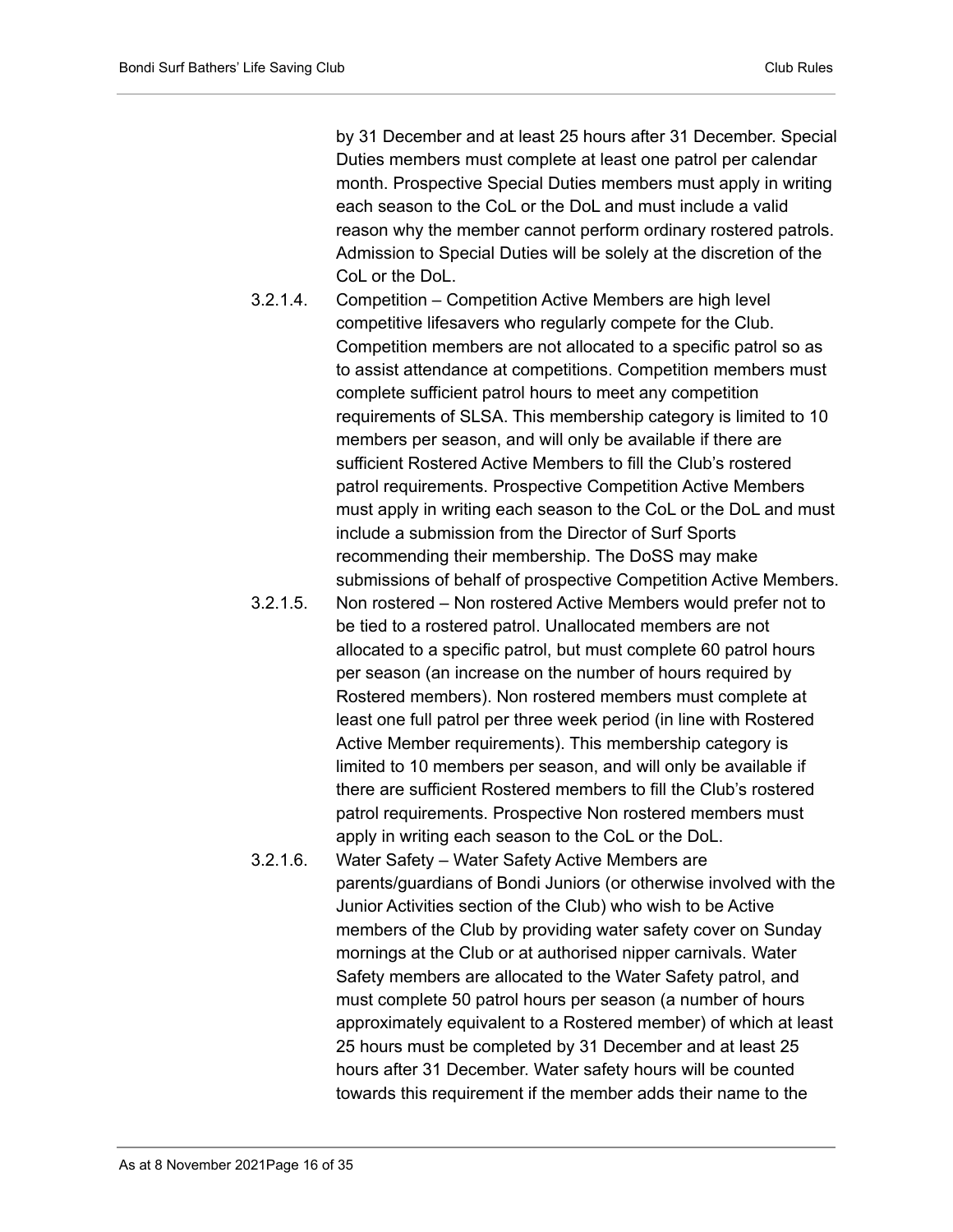patrol log. Prospective Water Safety Patrol members must be endorsed by the Director of Junior Activities and apply in writing each season to the CoL or the DoL (this application may take the form of a mass application from the Director of Junior Activities).

- 3.2.1.7. Youth Special Duties Active Members who are unable to commit to rostered patrols given study/work requirements and are aged between 15-27 years old. Youth Special Duties members are allocated to a specific patrol, but must complete at least 16 patrol hours service per season, as per SLSA Patrol Service Award criteria. Youth Special Duties members will pay full Active member fees, and have access to the Club facilities, but will not have the year counted as a year of service for Patrol/Long Service requirements. If the Youth Special Duties member completes the 16 hours in the season they will have this counted as 1/3 year Active Reserve for Long Service or 3 seasons in this category for 1 year Active reserve for Long service calculations. This category is limited to 20 members per year. Prospective Youth Special Duties members must apply in writing each season to the Youth Captain and must include a valid reason and reference why the member cannot perform ordinary rostered patrols. Admission to Youth Special Duties will be solely at the discretion of the Director of Lifesaving.
- 3.2.2. The Board reserves the right to vary these requirements on a case by case basis subject to the rules of SLSA.
- 3.2.3. Where a member is required to perform an annual proficiency to qualify for a membership category, if that member fails to complete the necessary proficiency by the required date, the member shall be referred to the judiciary to determine their membership status. Where a member wishes to renew their membership in a category requiring proficiency for a season and is not proficient, the member may be awarded provisional membership or some other category as an interim measure until such time as the member regains proficiency.

#### <span id="page-16-0"></span>**3.3. SUBCATEGORIES OF JUNIOR ACTIVITIES MEMBERSHIP**

- 3.3.1. The category of Junior Activities Membership (General Member) is divided into separate sub-categories as follows:
	- 3.3.1.1. Parents or guardians of Bondi Junior Activities members and who are either Board of Junior Activities ("BOJA") members or Bondi Junior Activities Age Supervisors, as appointed by the BOJA, shall be known as Junior Activities Officials.
	- 3.3.1.2. Parents or guardians of an U15 to U18 member and who undertakes fund raising duties or other requests for help in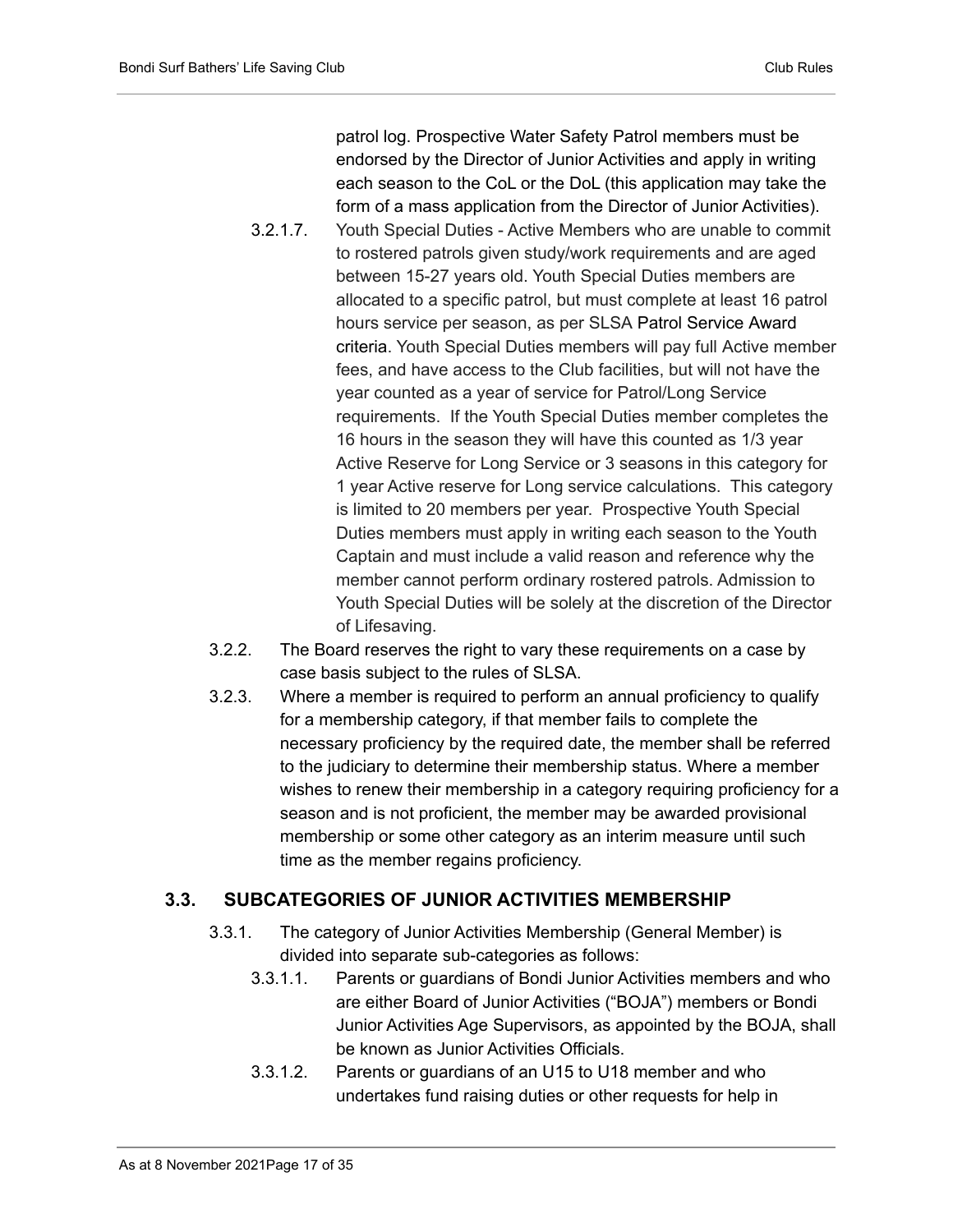regards to Junior activities from time to time shall be known as Junior Activities Assistants.

3.3.1.3. Junior Activities Officials and Junior Activities Assistants shall pay an annual subscription equivalent to the current Active Membership fee and shall be entitled to reasonable access to the Clubhouse. Such persons shall be provided with a Clubhouse electronic access tag limited to basic facilities and issued in accordance with 6.17 and need not fulfil Patrol Duties.

#### <span id="page-17-0"></span>**3.4. LONG SERVICE MEMBERSHIP**

- 3.4.1. For purposes of calculating years of service for Long Service Award:
	- 3.4.1.1. An Active Member must have completed all rostered hours (or at the discretion of the Director of Lifesaving or at least a minimum of 30 patrol hours service, as per the SLSA National Medal criteria) per patrol season.
	- 3.4.1.2. A Reserve Active Member must have completed at least 16 hours per patrol season (as per the SLSA Patrol Service Award criteria).
- 3.4.2. Members with service at an affiliated SLSA Club can apply for Long Service Award after completing a minimum of 1 year active patrol service or 2 years reserve active service with Bondi SBLSC. Years of service at affiliated clubs will only be counted towards Long Service Award when they exceed the hours in 3.2.1.7.
- 3.4.3. Long Service Award members may request to be rostered on a regular patrol, if they are not rostered a Long Service Award Member need not fulfil patrol obligations.
- 3.4.4. In recognition of the contribution that members have made to, and continue to make within, the Australian Defence Forces, any current member of Bondi SBLSC who is on active overseas duty or is precluded, due to service requirements from attending patrols may be granted leave/absence status. This will still be counted as time spent as an Active member for the purpose of calculating Long Service. This will be limited to a maximum of 4 years' service to count towards Long Service.
- 3.4.5. In recognition of the contribution that members have made to, and continue to make within, the Police, Fire and Ambulance services of NSW, and the Australian Federal Police and/or related national law enforcement bodies, any current member of Bondi SBLSC who is posted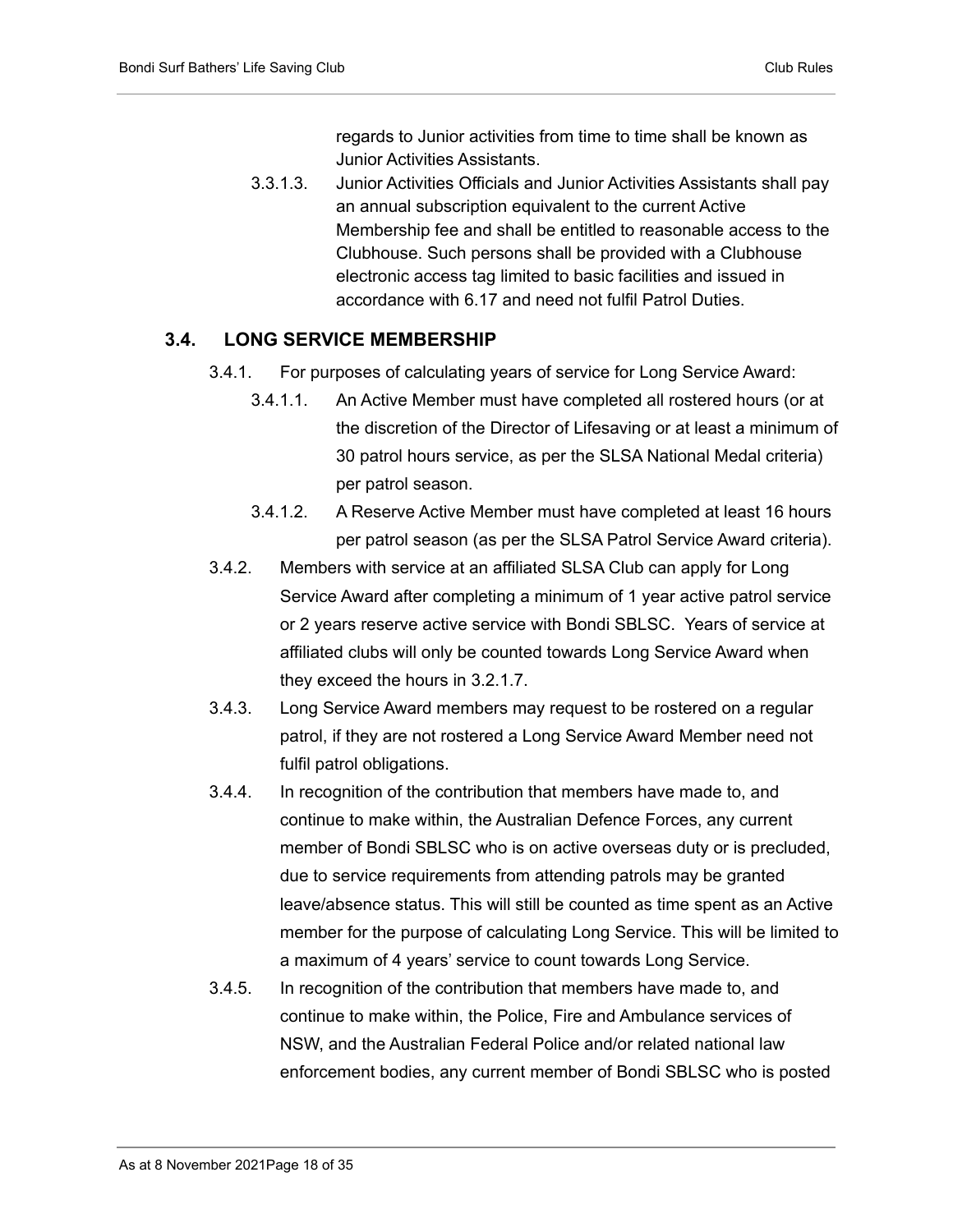from Sydney or is precluded, due to service requirements from attending patrols may be granted leave/absence status. This will still be counted as time spent as an Active member for the purpose of calculating Long Service. This will be limited to a maximum of 2 years' service to count towards Long Service.

3.4.6. All Long Service Award applications will be reviewed by the Director of Lifesaving and subject to final approval by the Board of Management.

#### <span id="page-18-0"></span>*3.5.* **Honorary Life membership**

- 3.5.1. The Club Constitution allows for Honorary Life Members to be appointed in accordance with clause 3.4. Clause 3.4.b tasks the Board to carry out a process to nominate Honorary Life Members to the Membership at an AGM. The items below define how this process will be conducted post the 2020 AGM:
	- 3.5.1.1. All nominations for Honorary Life Membership must be submitted in writing to the Director of Administration (DOA) on the prescribed "Nomination for Life Membership" form by the last day of February.
	- 3.5.1.2. During the month of March, the Director of Administration (DOA) shall have the service record of each nominee verified and will forward all nominations including respective service records to the Board of Management (BOM).
	- 3.5.1.3. The Board may refer any, or all, nominations to the Life Membership Sub Committee which shall provide advice on eligibility to the Board of Management (BOM) by the last day of April.
	- 3.5.1.4. The proposer and seconder of each nomination shall be advised in writing and have the right to be heard at the May Board of Management (BOM) meeting at which each nomination is to be considered by the Board.
	- 3.5.1.5. In the event that the nominee is a serving member of the Board of Management at the time of nomination, then that person must be disqualified from any deliberation on the nomination.
	- 3.5.1.6. The Board of Management (BOM) must approve the submission of each nomination to the Annual General Meeting by at least seventy five percent (75%) of those present and eligible to vote.
	- 3.5.1.7. The Board ballot shall be determined by a show of hands, except, if on the decision of the Chairperson or if four (4) or more members present at the meeting decide that the question should be determined by a secret ballot, then a secret ballot shall be held.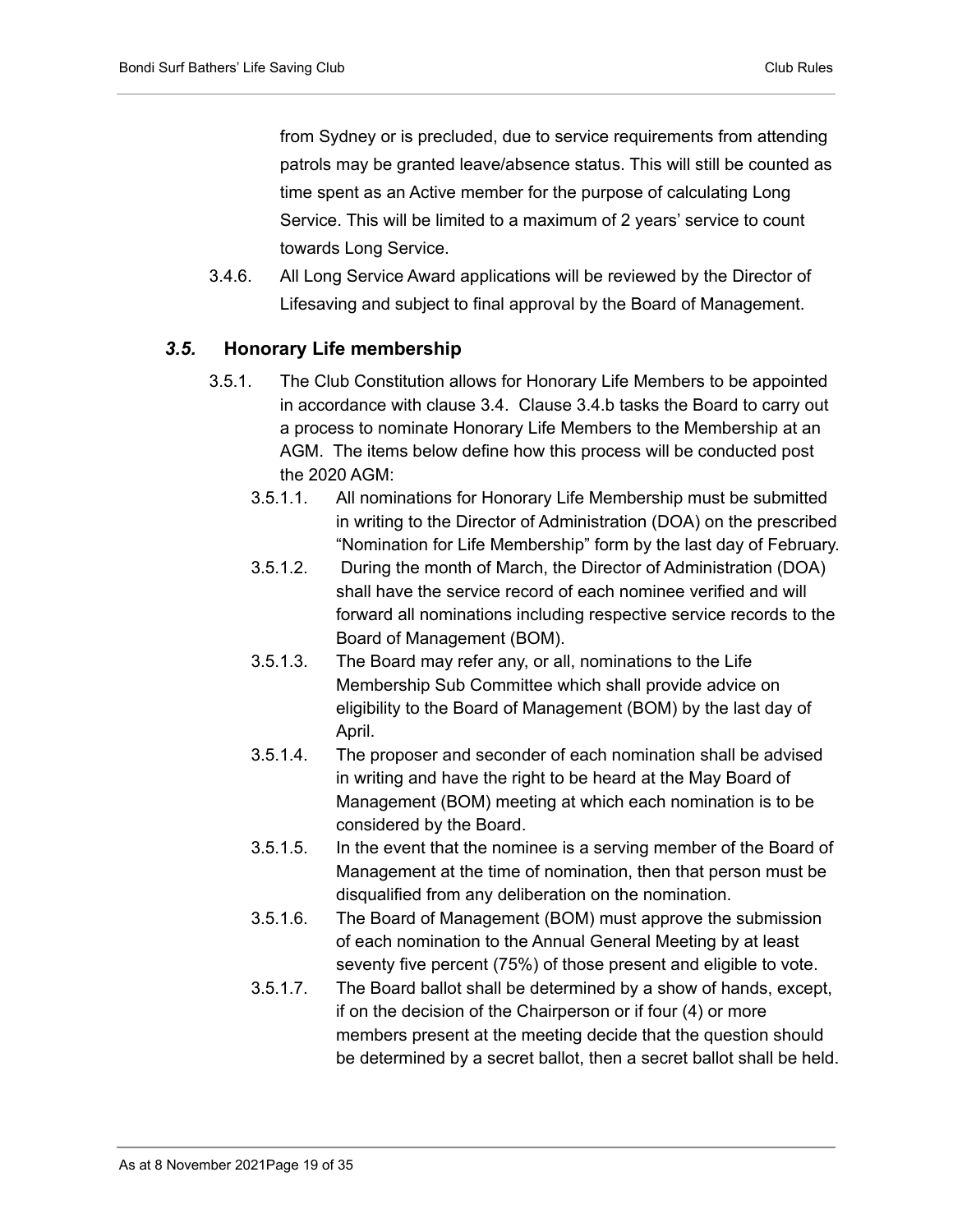- 3.5.1.8. Following approval by the Board of Management (BOM), the nomination shall be included in the due Notice of the next Annual General Meeting.
- 3.5.1.9. Upon the Notice of the Annual General Meeting being issued, the Director of Administration (DOA) shall post the nominee's service record on the Club Notice Board, and provide copies to members present and eligible to vote at the Annual General Meeting.
- 3.6. Honorary Life members will be issued a Life Member Blazer at no cost.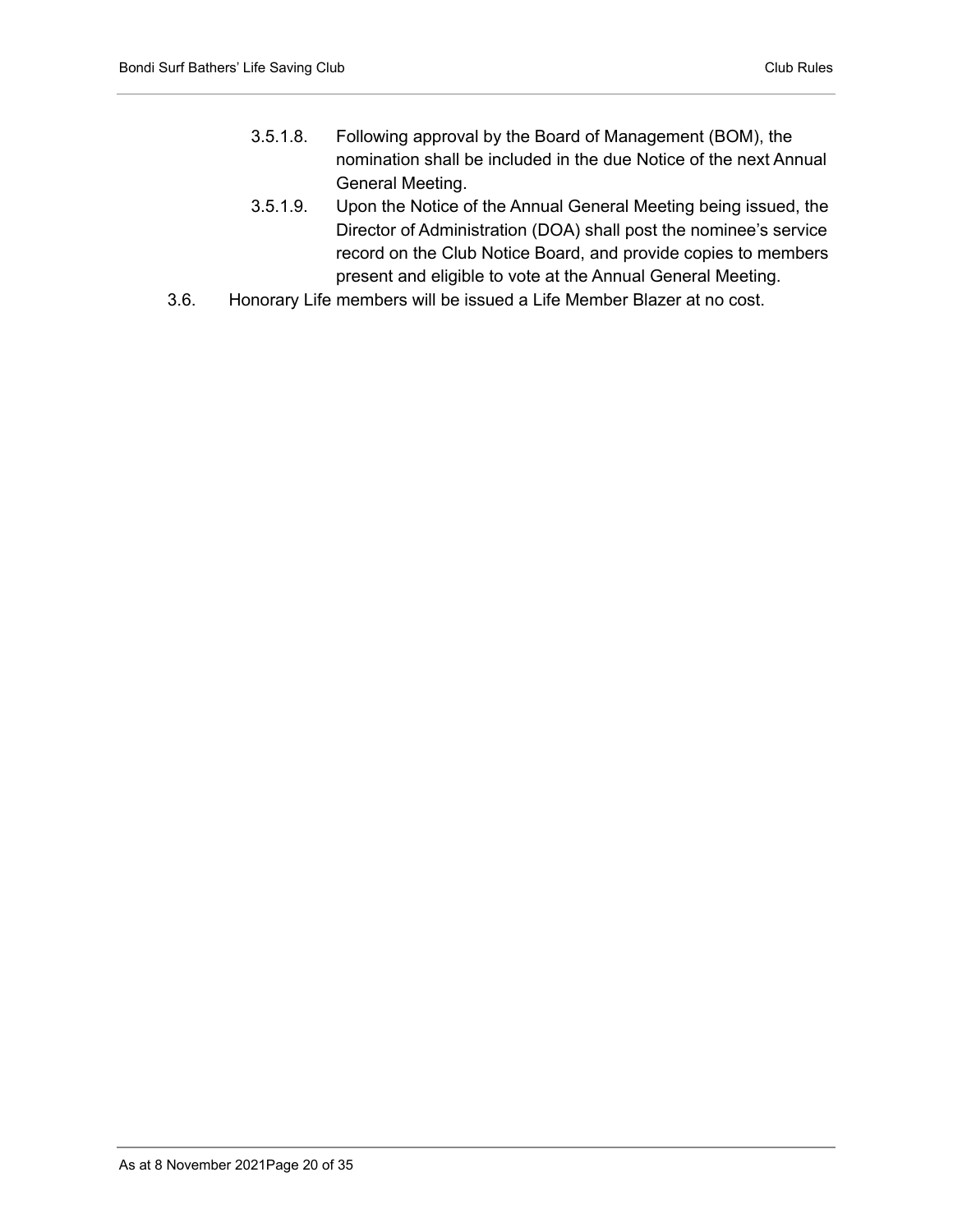## <span id="page-20-1"></span><span id="page-20-0"></span>**4. PATROLS**

#### **4.1. Patrol Members**

- 4.1.1. A member of a patrol shall carry out such lifesaving duties and other duties, as may from time to time be allotted to him/her by the Patrol Captain (or delegate).
- 4.1.2. A member of a patrol shall at all times during his/her period of duty ensure that he/she is fit to carry out his patrol duties in a satisfactory manner.
- 4.1.3. A member of a patrol shall not absent himself/herself from patrol during his/her period of duty without the permission of the Patrol Captain (or delegate).
- 4.1.4. A member of a patrol shall, at all times during his/her period of duty wear a patrol cap, adequately tied, and shall wear a club swimming costume and such additional uniform as required.
- 4.1.5. All surf club activities at Bondi Beach are under the jurisdiction of the Patrol Captain in accordance with SLSA rules.
- 4.1.6. A member who fails to carry out his/her patrol duties shall be guilty of a breach of these Rules, and shall be reported to the DoL.

#### <span id="page-20-2"></span>**4.2. Absence from Patrols**

- 4.2.1. An Active Member who is unable to attend a patrol for which he/she is rostered and for which leave of absence has not been granted by the DoL or CoL, shall arrange substitution with another Active Member of the same classification and shall notify the Patrol Captain and Club office of the substitution. This substitution requirement also applies to members who may be competing at an SLSA endorsed carnival.
- 4.2.2. If a member arranges for a substitute for a patrol under 4.2.1 and the substitute does not carry out the patrol, the member shall be deemed to have failed to carry out the patrol.
- 4.2.3. A member who is unable to carry out a patrol for which he/she is rostered, and for which no leave of absence has been first granted or a substitute arranged, shall notify the Patrol Captain of his/her inability before the commencement of the period of duty of the patrol.
- 4.2.4. A member who fails to carry out a patrol for which he/she is rostered, and for which no substitute has been provided or leave of absence first granted by the DoL or CoL shall make up the patrol at the direction of the DoL or CoL who may direct that the patrol shall be made up by the member carrying out patrol duties for up to twice the number of rostered hours.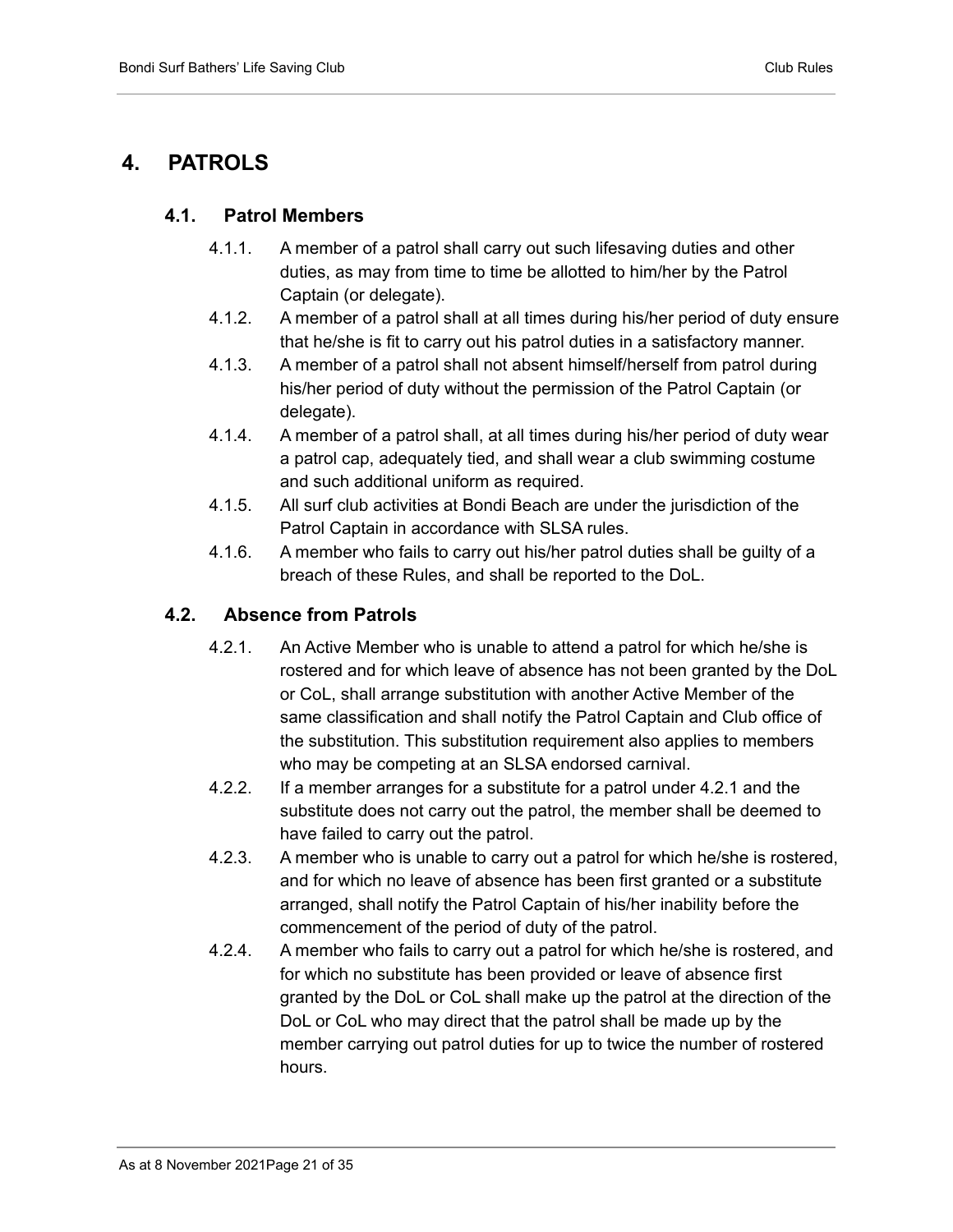- 4.2.5. Any member who fails to complete required patrols or makeup patrols shall be guilty of a breach of these Rules and shall be reported to the DoL.
- 4.2.6. Any member who, without providing a substitute (if applicable) or first obtaining leave of absence from the DoL or CoL who has failed to carry out three (3) required patrols or make-up patrols which he/she has been directed to attend to the satisfaction of the DoL, shall be subject to judiciary review for expulsion from the Club.

#### <span id="page-21-0"></span>**4.3. Other**

- 4.3.1. At least one fully equipped IRB must be available on Bondi Beach at all times during patrol hours and in accordance with the Club's Patrol Service Agreement.
- 4.3.2. Only SLSA qualified members shall be allowed to drive the club SSV.
- 4.3.3. Members shall report in writing to the gear Steward any loss or damage to a Club board or patrol equipment.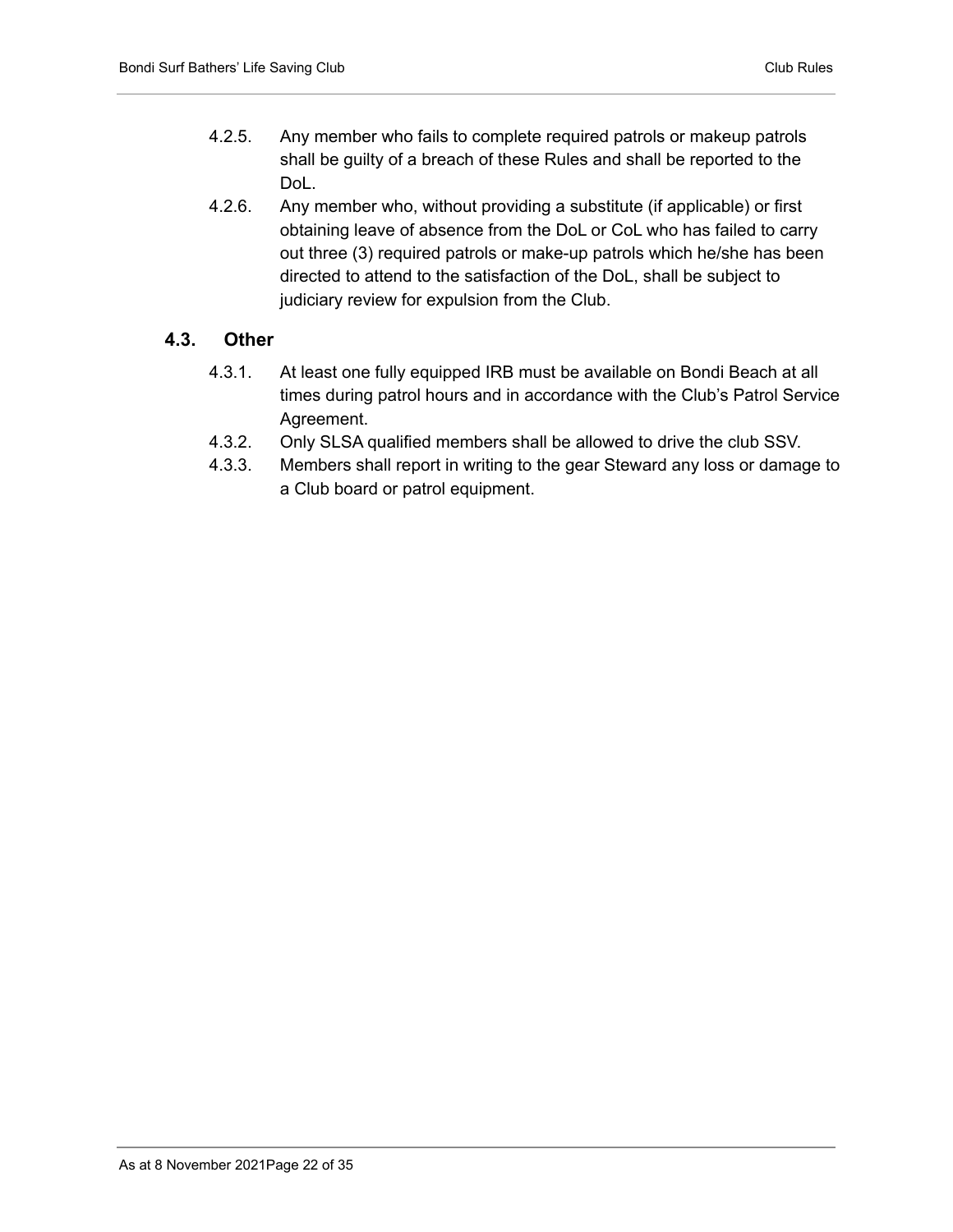### <span id="page-22-1"></span><span id="page-22-0"></span>**5. SURF SPORTS**

#### **5.1. The Hall of Honour**

- 5.2. Individual or team competitors are entitled to have their photo displayed in The Club's Hall of Honour if they have won an Australian Surf Life Saving Championship or a World Life Saving Championship sanctioned by Surf Life Saving Australia. This includes all Age, Open and Masters Championships.
- 5.3. If an individual or a team has won more than one Australian or World Championship only one photo will be displayed in the Hall of Honour and all results will be recorded with the photo. In the event of significant achievements in inter-club competitions and subject to the approval of the Board an individual may have an additional photo displayed in the Hall of Honour.

#### <span id="page-22-2"></span>**5.4. Competition Apparel**

5.5. Members competing on behalf of the Club will wear approved club apparel while competing.

#### <span id="page-22-3"></span>**5.6. Selection Sub-Committee**

- 5.7. The Director of Surf Sports (DoSS) is responsible for the selection of competitors to compete for the Club and may appoint a Selection Sub-Committee to assist in this task.
- 5.8. The Selection Sub-Committee shall recommend to the DoSS:
	- 5.8.1. Competitors to be included in the official team to represent the Club at any Championship Carnival shall be recommended to the DoSS by a Selection Sub-Committee, and the Board may ratify their selection.
	- 5.8.2. The Selection Sub-Committee shall consist of Active Members of the Club and will be proposed by the DoSS and approved by the Board.
	- 5.8.3. A selector elected under 5.8.2, may be removed from office as a selector by the DoSS as though he/she were an officer of the Club, and in particular may be so removed if in the opinion of the DoSS he/she fails to keep himself/herself sufficiently informed of the competition performances of the members.

#### <span id="page-22-4"></span>**5.9. Coaching**

5.9.1. The DoSS shall approve any individuals wishing to train or coach members for events sanctioned by The Australian Surf Life Saving Association.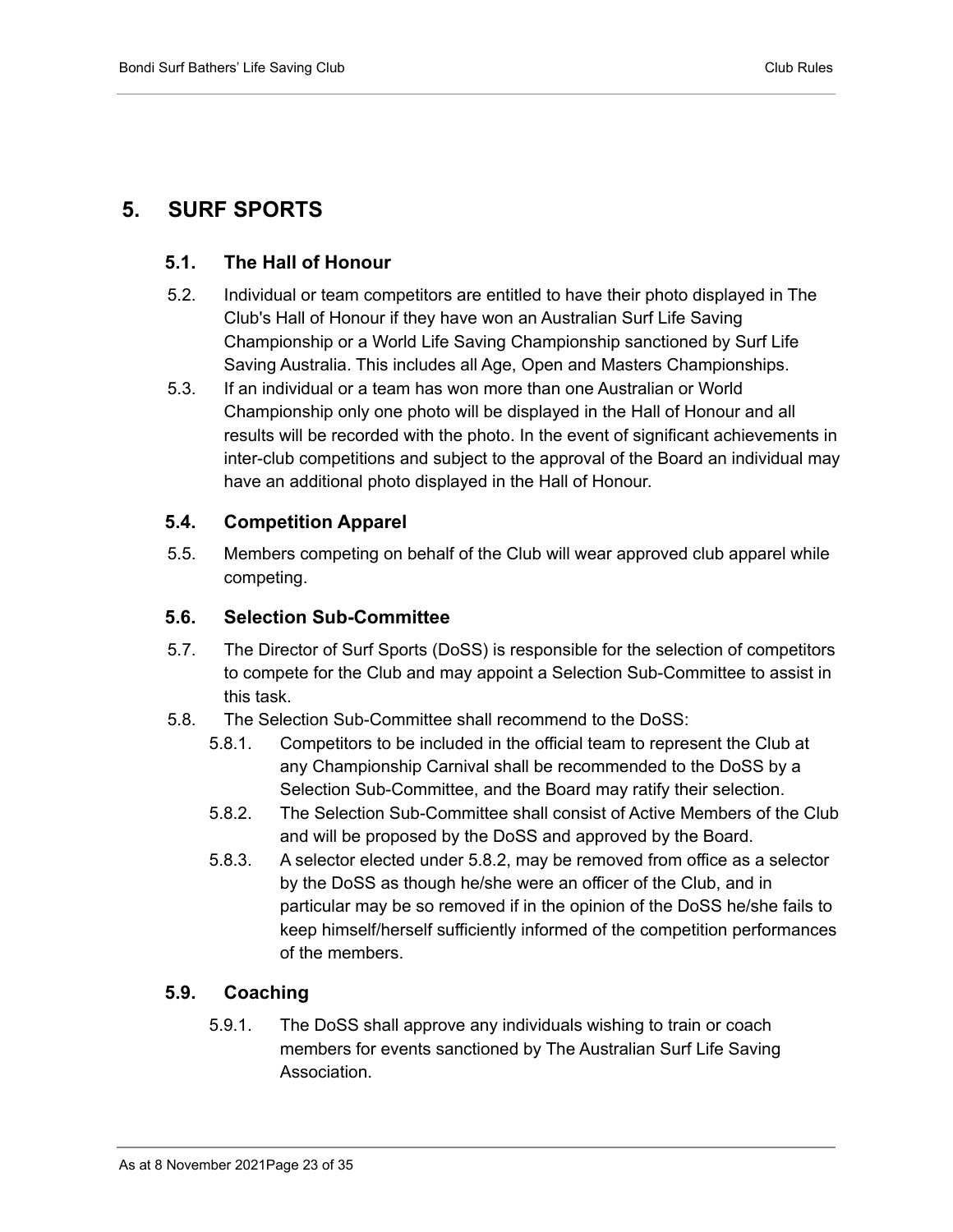#### <span id="page-23-0"></span>**5.10. Club Craft**

- 5.10.1. Boats
	- 5.10.1.1. In this clause, "boat" includes Inflatable Rescue Boat ("IRB") unless specifically excluded.
	- 5.10.1.2. The boats and boat gear shall, whenever practicable, be stored in the Clubhouse boat shed or sheds and kept under lock and key.
	- 5.10.1.3. A member authorised by the DoL, Director of Surf SportsDoL, Surf Boat Captain (for oared boats) or IRB Captain (for IRB's) to use a boat shall be responsible for the safe return of the boat and its gear.
	- 5.10.1.4. The Surf Boat Captain shall report in writing to the Director of Surf Sports any loss or damage to the boats or boat gear (excluding IRB related losses).
	- 5.10.1.5. The IRB Captain shall report in writing to the DoL any loss or damage to the boats or boat gear (IRB related losses).
	- 5.10.1.6. No person other than proficient Bronze Medallion holders of the Club shall be allowed the use of any Club boat.
	- 5.10.1.7. No more than the boat's crew shall be allowed in any boat unless rescue duties or other special circumstances require otherwise.
- 5.10.2. Boards and Skis
	- 5.10.2.1. Boards and skis owned by the Club, whenever practicable, are stored in the craft shed and kept under lock and key.
	- 5.10.2.2. Only members who have been authorised to store personal craft or have been allocated club owned craft will have access to the craft room.
	- 5.10.2.3. Boards and skis owned by members may, on successfully meeting the criteria outlined in the Club Craft Allocation policy, and on payment of a prescribed fee, be stored in the allocated racks of the craft shed with the permission of the BOM, and the owner-member shall accept all responsibility for any damage or loss of the equipment stored in the Club.
	- 5.10.2.4. Only the DoSS or relevant captain may authorise a member to use any competition Club board or ski. The member must meet the criteria outlined in the Craft Allocation Policy. The authorised member shall be responsible for its safe return.
	- 5.10.2.5. Members shall report in writing to the Discipline captains any loss or damage to a Club board or ski.
	- 5.10.2.6. Subject to 5.9.2.4 and 5.9.3.5, no person other than a member of the Club who is a proficient Bronze Medallion or SRC holder,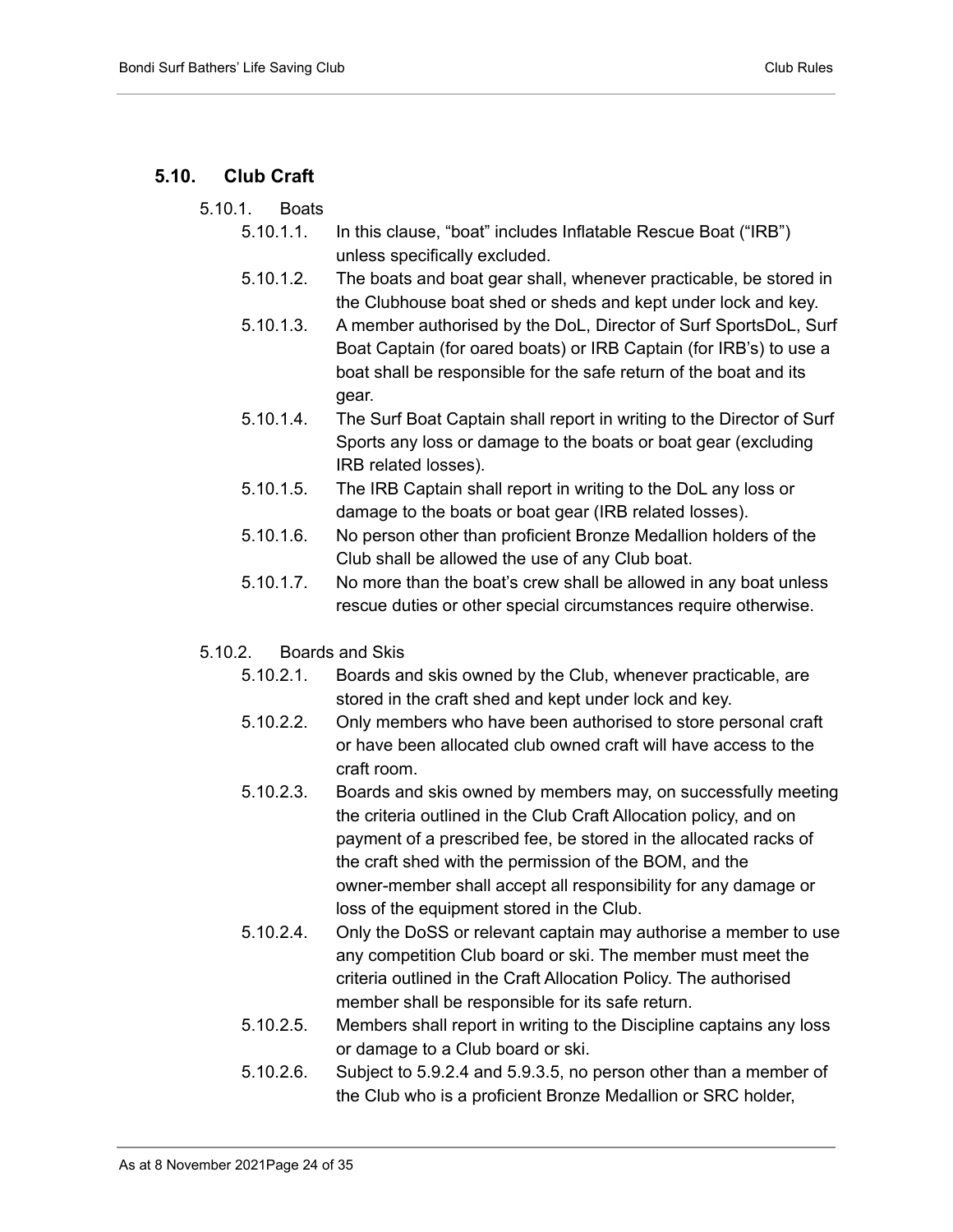Bondi Junior Activities Member or probationary candidate undertaking Bronze Medallion training shall be allowed the use of any Club board or ski.

- 5.10.2.7. Club boards and skis shall be used only for the purposes for which they are designed.
- 5.10.2.8. Members using Club rescue boards for personal skills improvement outside of patrol hours must only use those rescue boards allocated for training purposes.

#### <span id="page-24-0"></span>**5.11. Club Honour Blazer**

- 5.11.1. A Club "Honour Blazer" of a special design approved by the Board, if not otherwise acknowledged, may be presented at the discretion of the Board to a member who has;
	- 5.11.1.1. been elected a Life Member of the Club,
	- 5.11.1.2. won a gold medal at an Open Australian Championships as an individual or as part of a team
- 5.11.2. Life members' blazers shall have the words "Life Member" and the year.
- 5.11.3. Gold medalists' blazers shall have details of the event won, including the year under the Club badge.
- 5.11.4. The Club will arrange for the provision of the Club Blazers (including any alterations to existing Club Blazers to reflect new awards or medals won) to relevant members.
- 5.11.5. The Club Honour blazer shall be royal blue with white trim with the club logo embroidered monogram on the left hand pocket.
- 5.11.6. The standard colour for the Club Blazer shall be PMS 2955.

5.11.6.1.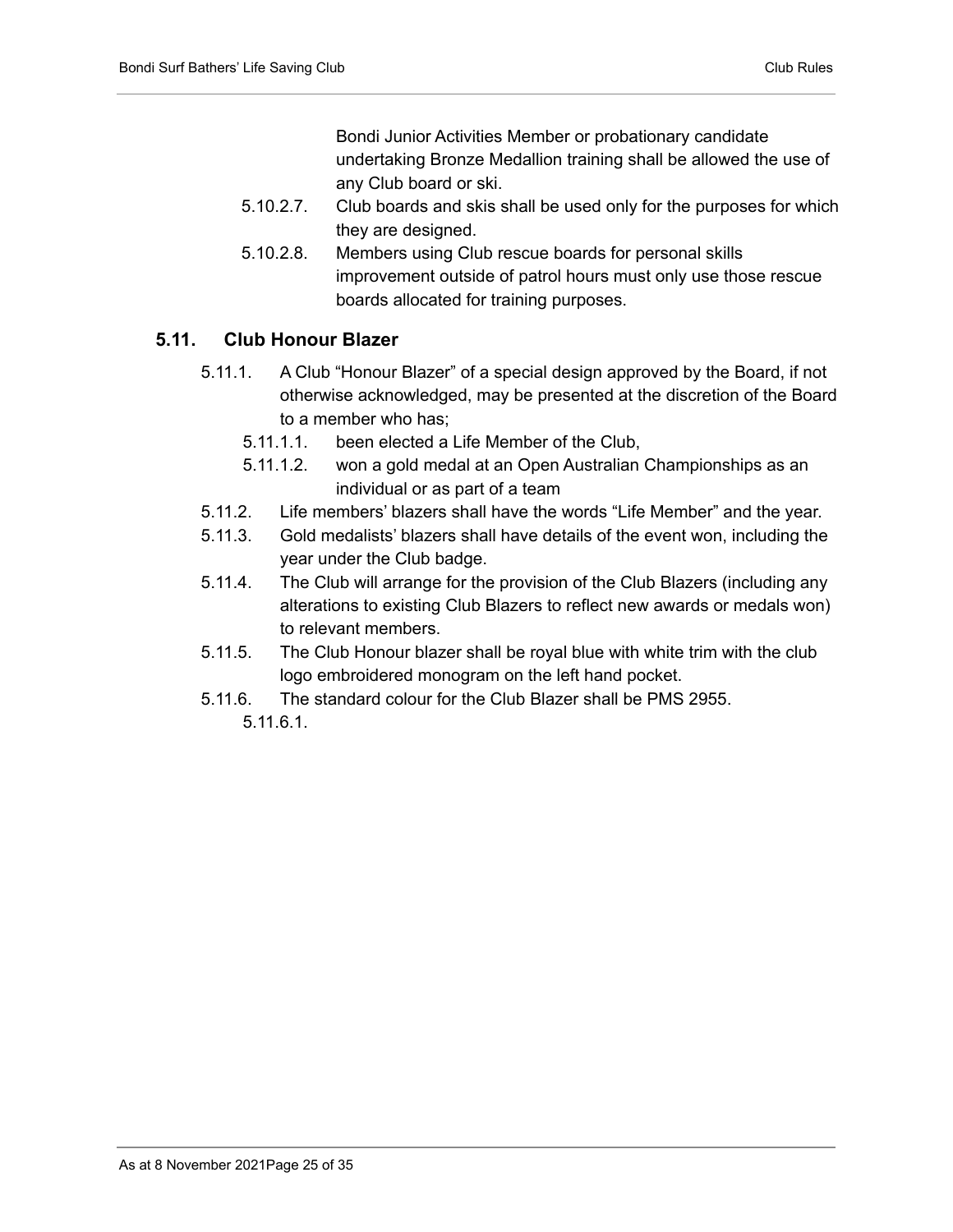### <span id="page-25-1"></span><span id="page-25-0"></span>**6. HOUSE**

#### **6.1. Hours**

- 6.1.1. The Clubhouse shall be open to members for the purposes of the Club from 4.30am to 10.00pm daily, and shall not be open outside those hours without the approval of the Board.
- 6.1.2. Subject to any direction by the Board, Junior Activities members and Parent/Guardian members shall be entitled to use the Clubhouse on Sundays only, and between the hours of 8.00am and noon.

#### <span id="page-25-2"></span>**6.2. Changeroom**

- 6.2.1. Toddlers only (under the age of 4 years) are permitted in opposite gender change rooms, toilets, and showers only under direct supervision of their parent/guardian at all times. At a minimum, swimwear is to be worn by the toddler while in the opposite sex facilities.
- 6.2.2. Children over 5 years are not permitted in the opposite gender change room, toilet, or showers under any circumstances.
- 6.2.3. Toddlers and children must be accompanied by their parent/guardian when using the change room, toilet, or showers. They should not be left to their own devices.
- 6.2.4. The disabled toilets may be used as a "family change room/toilet" facility for parents with toddlers or children.
- 6.2.5. Adults, toddlers and children are not allowed to change in public places of the Surfclub.
- 6.2.6. No mobile phones, cameras or recording devices are permitted to be used within the change rooms, toilet or shower areas.
- 6.2.7. Sunday mornings during the summer months are the busiest periods of use for the change rooms and shower facilities. These facilities are for the use of all members of the club, young and old. Patience and consideration is requested of all members when using the facilities at these times.

#### <span id="page-25-3"></span>**6.3. Gymnasium**

- 6.3.1. Only members holding a current gymnasium membership are permitted to access and use the gymnasium area and equipment contained in that area.
- 6.3.2. Gymnasium members are not permitted to invite or provide access to the gymnasium to persons who are ineligible under 6.3.1.
- 6.3.3. Gymnasium members shall comply with the 'Gymnasium Rules' as displayed within the gymnasium.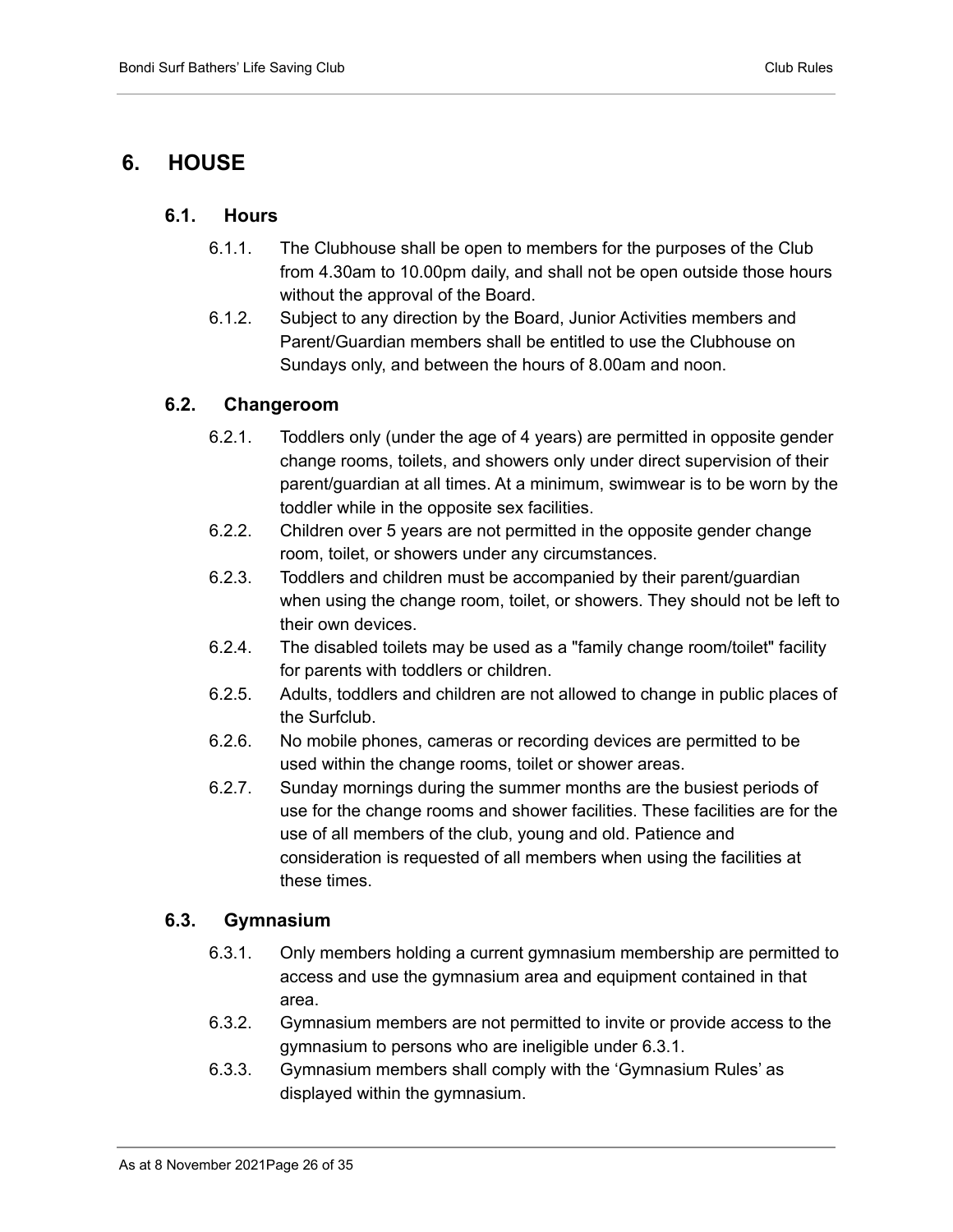- 6.3.4. No equipment to be removed from the Gym without prior approval of the Gym Manager or Facilities Manager.
- 6.3.5. Gymnasium members shall promptly report any damage or malfunction of equipment to the Gym Manager, Facilities Manager or the Club Office.
- 6.3.6. A child under the age of 13 years, whether or not a member, shall not be permitted to enter the Club gymnasium.
- 6.3.7. A member under the age of 15 years shall not use the Club gymnasium except under the supervision of an adult Active Member.

#### <span id="page-26-0"></span>**6.4. Showers**

- 6.4.1. A member shall not remain more than 3 minutes at a time under the shower with the hot water tap turned on.
- 6.4.2. Wetsuits shall not be worn in the shower room.

#### <span id="page-26-1"></span>**6.5. Steam Room**

- 6.5.1. Members must:
	- 6.5.1.1. Shower before entering the steam room to remove sand and salt water.
	- 6.5.1.2. Comply with the guidelines for steam room use as displayed in the steam room.
	- 6.5.1.3. Children under the age of 13 are not permitted to use the steam room.

#### <span id="page-26-2"></span>**6.6. Lockers**

- 6.6.1. Lockers in the male and female change rooms shall be available to be hired by members on payment of an annual hiring fee fixed from time to time by the Board.
- 6.6.2. A member who hires a locker shall be responsible for keeping it in good order and repair and may be responsible for repairs to any damage.
- 6.6.3. If a member fails to pay any annual hiring fee when due, or any costs for which they are liable under 7.4, then the member will forfeit the use of the locker.

#### <span id="page-26-3"></span>**6.7. Wet Costumes**

- 6.7.1. A member shall not wear a wet costume in the Clubhouse except in the wet entrance, the change rooms, the shower rooms, the toilets, the boat shed, craft shed or the gear room.
- 6.7.2. Members returning to the Clubhouse from the beach with wet costumes or bodies must utilise the wet entrance at the southern side of the building.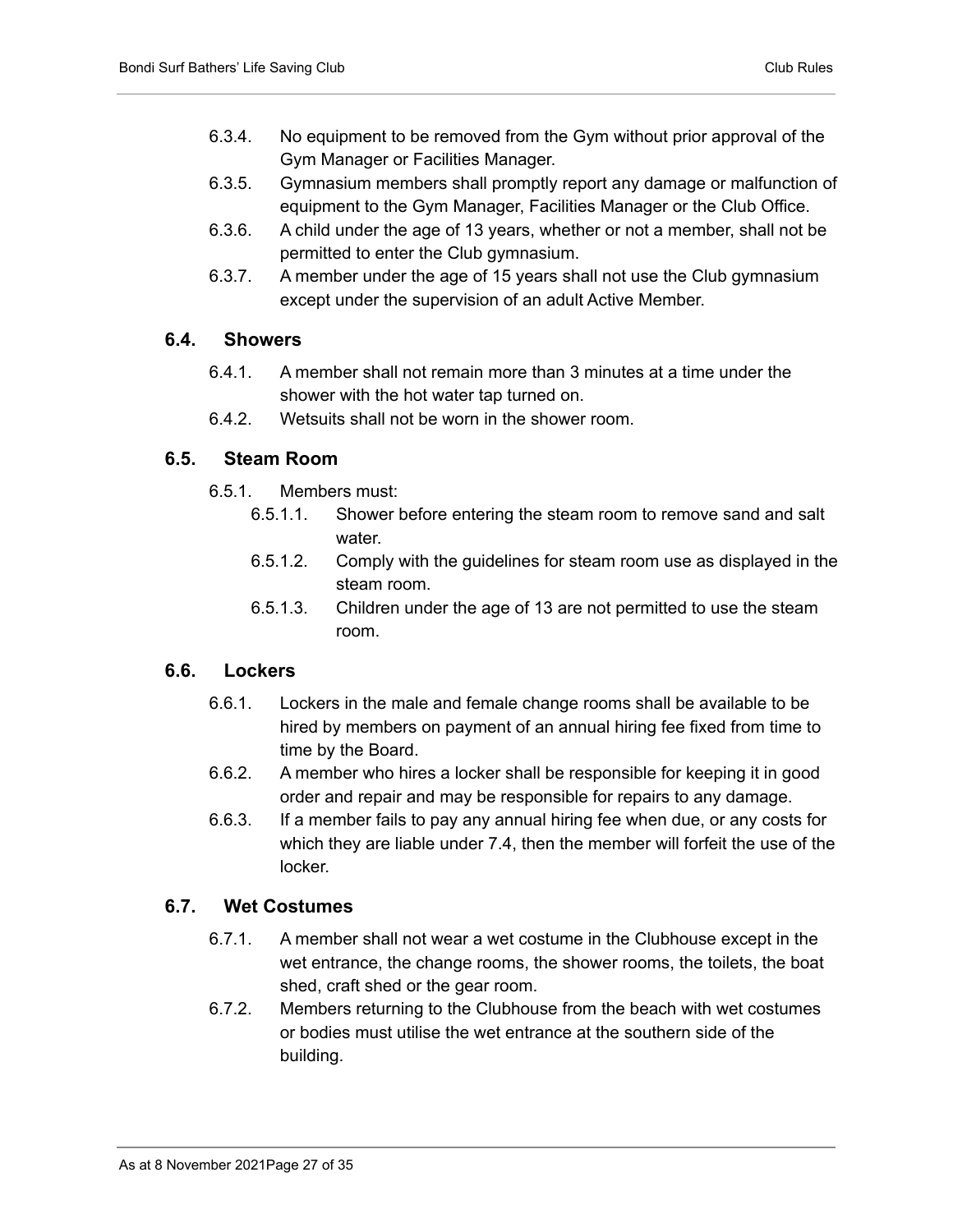#### <span id="page-27-0"></span>**6.8. Cleanliness**

- 6.8.1. Each member shall take all reasonable action to preserve the cleanliness of the Club.
- 6.8.2. Members entering the upstairs lounge of the Clubhouse shall ensure that their feet, or footwear if wearing any, are free of sand. When the upstairs lounge is used for patrol surveillance purposes, compliance with this Rule shall be the responsibility of the Patrol Captain(s). When the upstairs lounge is used for training and education purposes, compliance with this Rule shall be the responsibility of the relevant Instructor(s).
- 6.8.3. A male member shall not use the female toilet or showers, whether or not any female is on the Club premises and vice versa.
- 6.8.4. Members using the kitchen or barbecue area shall ensure that it is left clean after use.

#### <span id="page-27-1"></span>**6.9. Children**

- 6.9.1. A child under the age of 13 years, other than a member, shall not be permitted to enter the Club House unless accompanied by a member.
- 6.9.2. A member who accompanies a child so as to have the child permitted to enter the Clubhouse shall adequately supervise the child at all times while the child remains in the Clubhouse.

#### <span id="page-27-2"></span>**6.10. Animals**

6.10.1. No animals shall be permitted in the Club House.

#### <span id="page-27-3"></span>**6.11. Bicycles**

- 6.11.1. Bicycles are to be secured on the external bicycle racks
- 6.11.2. No bicycles are to be kept in the Hall of Honour at any time.

#### <span id="page-27-4"></span>**6.12. Visitors**

6.12.1. A member who brings a visitor (singular not multiple persons at the same time or same day) on to the Club premises shall at the first opportunity, introduce the visitor to an officer of the Club, and shall be responsible to ensure that the visitor, while they remain on the Club premises, conforms to these House Rules as if they were a member.

#### <span id="page-27-5"></span>**6.13. Training**

6.13.1. The DoL, Director of Surf Sports and Director of Education, may at any time require any part of the Clubhouse to be available for drill, training, instruction or other purposes connected with the work of the Club, and no games or other forms of amusement shall be permitted which interfere, or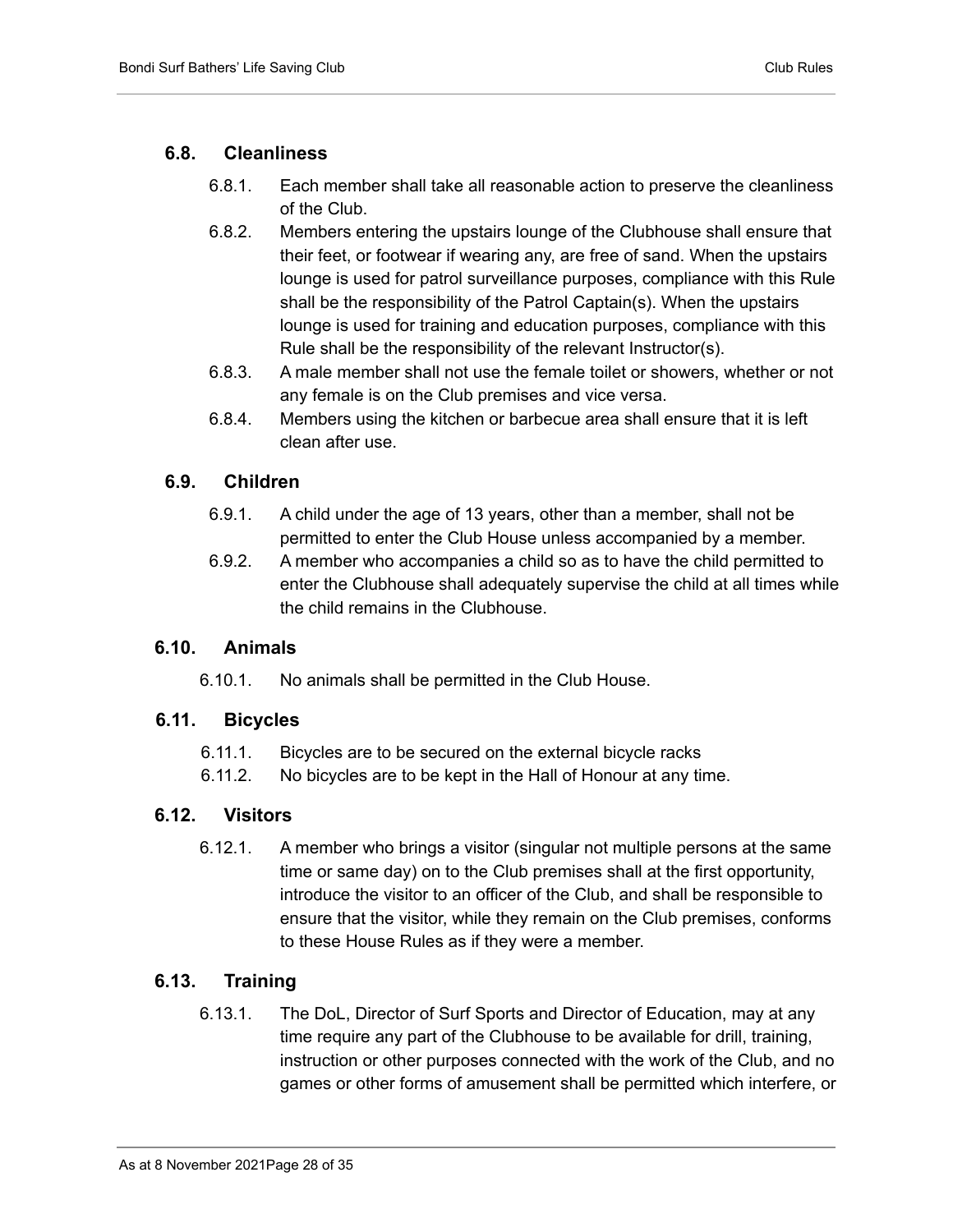tend to interfere, with any such drill, training, instruction or other purpose in progress.

#### <span id="page-28-0"></span>**6.14. Conduct**

6.14.1. A member shall not, in the Clubhouse, engage in unseemly conduct such as bad language, bullying, harassment or other forms of misconduct likely to interfere with the comfort of other members.

#### <span id="page-28-1"></span>**6.15. Smoking**

6.15.1. Smoking in the Clubhouse is prohibited.

#### <span id="page-28-2"></span>**6.16. Liquor and Prohibited Drugs**

- 6.16.1. Intoxicating liquor shall not, without the approval of the BOM, be consumed on Club premises before 4.00pm on any day on which a patrol is rostered.
- 6.16.2. A member shall not come on to Club premises under the influence of intoxicating liquor.
- 6.16.3. No prohibited drug shall be brought on to the Club premises.
- 6.16.4. A member shall not come on to Club premises under the influence of a prohibited drug.

#### <span id="page-28-3"></span>**6.17. Keys/Electronic Access Cards**

- 6.17.1. A member shall be supplied with a key/electronic access tag for Clubhouse access.
- 6.17.2. Lost or misplaced key/electronic access tags shall be replaced at a fee fixed from time to time by the Board.
- 6.17.3. Keys/electronic access tags are for the sole use of the member to whom they are issued and shall not be transferable.

#### <span id="page-28-4"></span>**6.18. Club Property**

- 6.18.1. No member shall remove, or use for any purpose other than that for which it is intended:
	- 6.18.1.1. Any lifesaving, competition or Carnival gear of the Club without approval of the Director of Lifesaving, Director of Surf Sports or Director of Education.
	- 6.18.1.2. Any other property of the Club without the approval of a member of the Board or designated representative.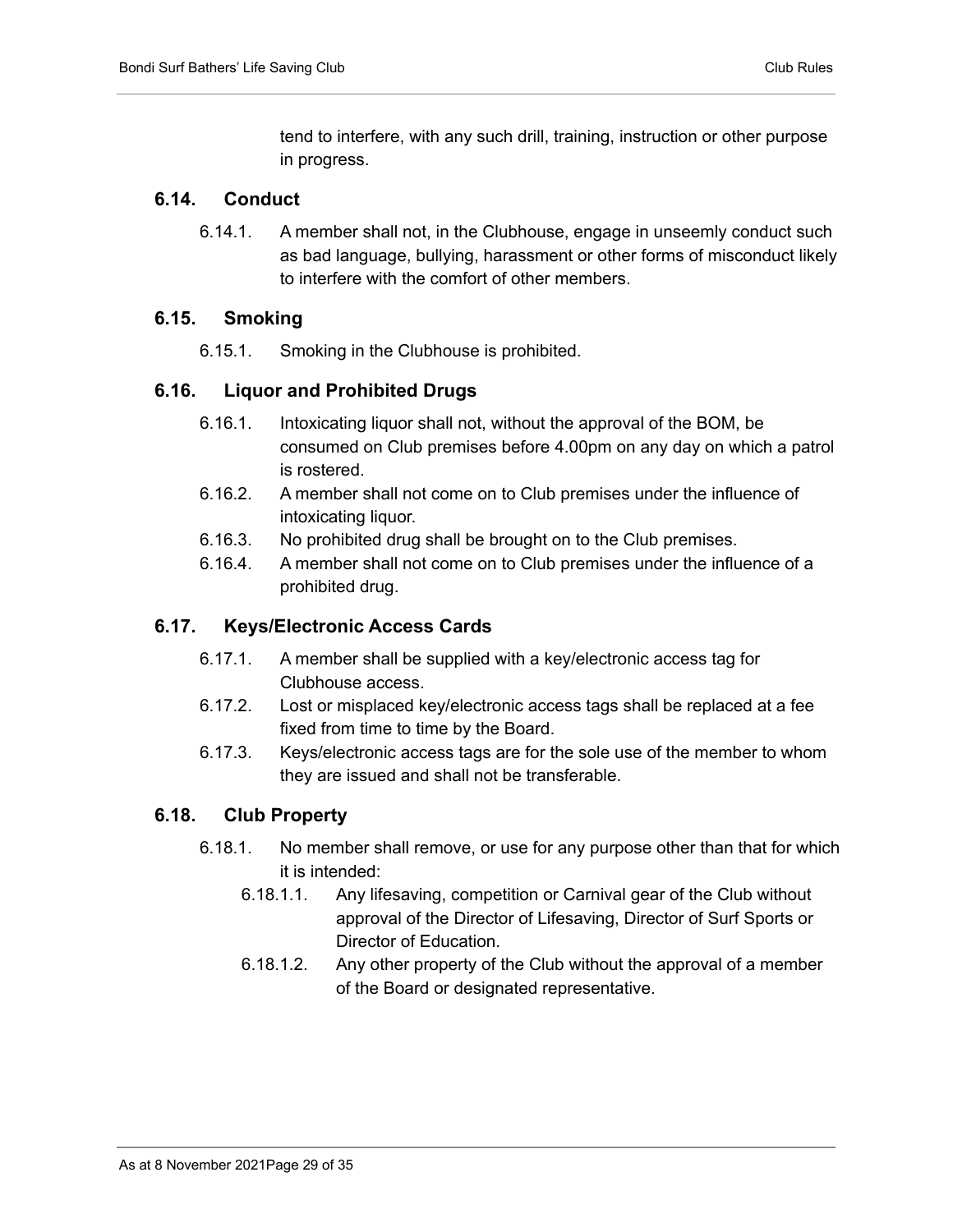#### <span id="page-29-0"></span>**6.19. Honorary Resident Member**

- 6.19.1. The Board may from time to time appoint a person, who may or may not be a member of the Club, to be the Honorary Resident Member and reside within the designated quarters of the Clubhouse.
- 6.19.2. The Honorary Resident Member shall carry out such duties with regard to the security and cleanliness of the Clubhouse as are allocated to them by the Board.
- 6.19.3. The Honorary Resident Member shall act with the authority of the Board in respect of these House Rules and may call upon any member who is in breach of such Rules to cease or remedy the breach.
- 6.19.4. The Honorary Resident Member may report to the Board any member who is in breach of these House Rules.

#### **6.20. CCTV Surveillance**

6.20.1. To protect members and equipment at Bondi SBLSC, all public areas will be monitored by CCTV cameras. The imagery collected will be used for internal investigations and Judiciary matters as required by authorised club officers. External use of any recordings will only be allowed for authorised law enforcement requests made to the Director of Administration and approved by the President. There shall be a CCTV policy document to detail matters relating to the use of CCTV, and this is to be available to members on request to the Office.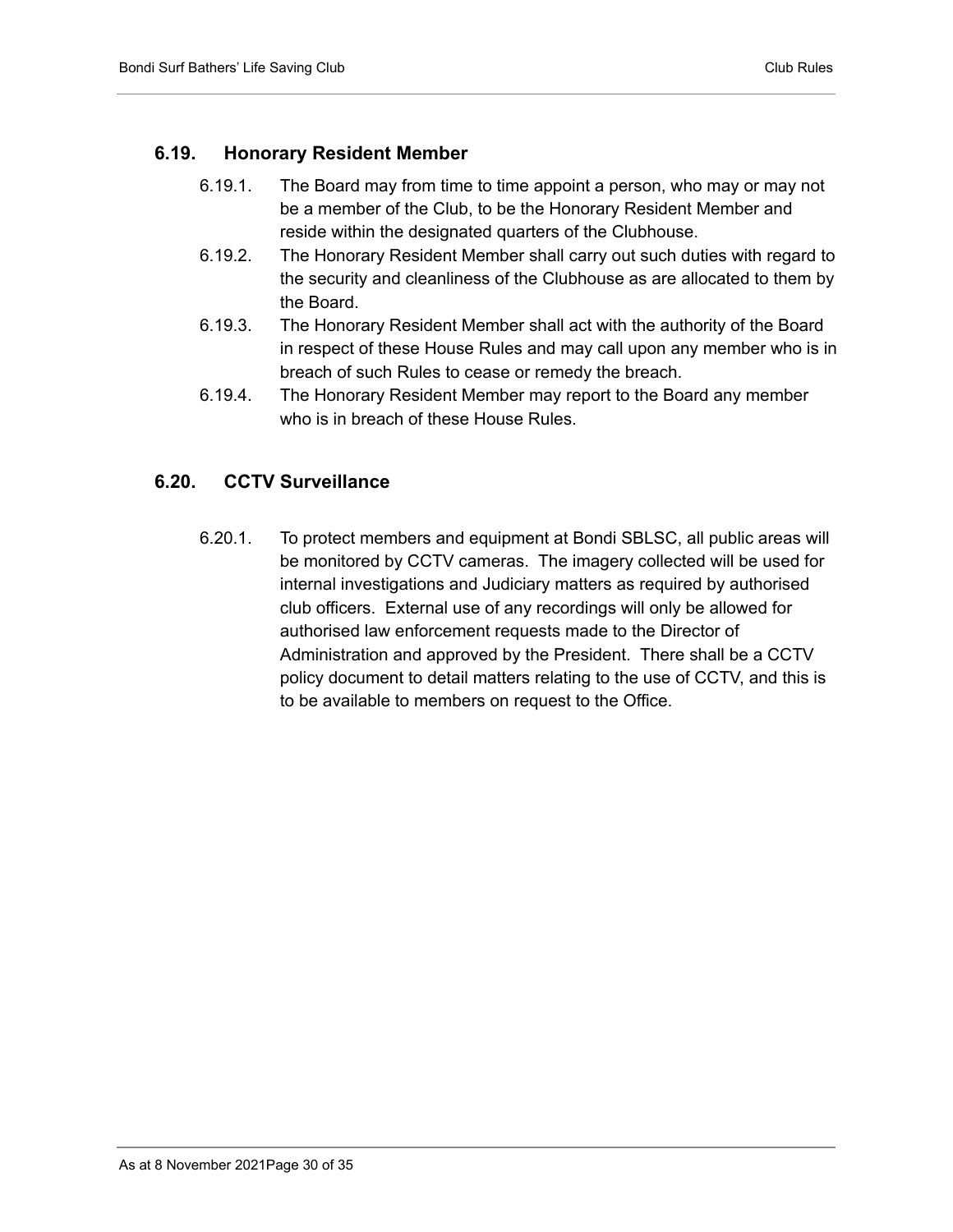# <span id="page-30-1"></span><span id="page-30-0"></span>**7. PURCHASING (EXPENDITURE) PROCEDURE**

#### **7.1. Expenditure approval for season 2021/ 2022**

- 7.1.1. Authorised amount means \$200.
- 7.1.2. Any expenditure between \$200 and \$2,000 must be approved by the Director of Finance prior to committing any expenditure for and on behalf of the club. In the absence of the Director of Finance, prior approval must be sought from the President and the Director of Administration.
- 7.1.3. The Director of Finance will review the expenditure approval requirement at the start of each season.

#### <span id="page-30-2"></span>**7.2 Expenditure greater than \$2,000**

7.2.1 Subject to the exceptions below, all expenditures and capital items greater than \$2,000 will need Board Approval.

#### <span id="page-30-3"></span>**7.3 Purchase Orders**

7.3.1 Subject to the Exceptions below, all purchases in excess of **\$2,000** will require a valid Purchase Order to be raised in Xero. All invoices provided to the Finance team must include Purchase Order reference.

#### <span id="page-30-4"></span>**7.4 Exceptions**

- 7.4.1 Exceptions to this policy includes:
	- (a) Insurance expenses
	- (b) Capitation fees
	- (c) Utility accounts
	- (d) Building maintenance and repair costs including capitalised maintenance costs
	- (e) Professional Services fees
	- (f) Employment related costs and expenses
	- (g) Expenditure approved as part of a budget
	- (h) General sundries for the club
- 7.4.2 Exceptions must be approved by the Director of Finance and Director of Administration prior to any commitment to a supplier.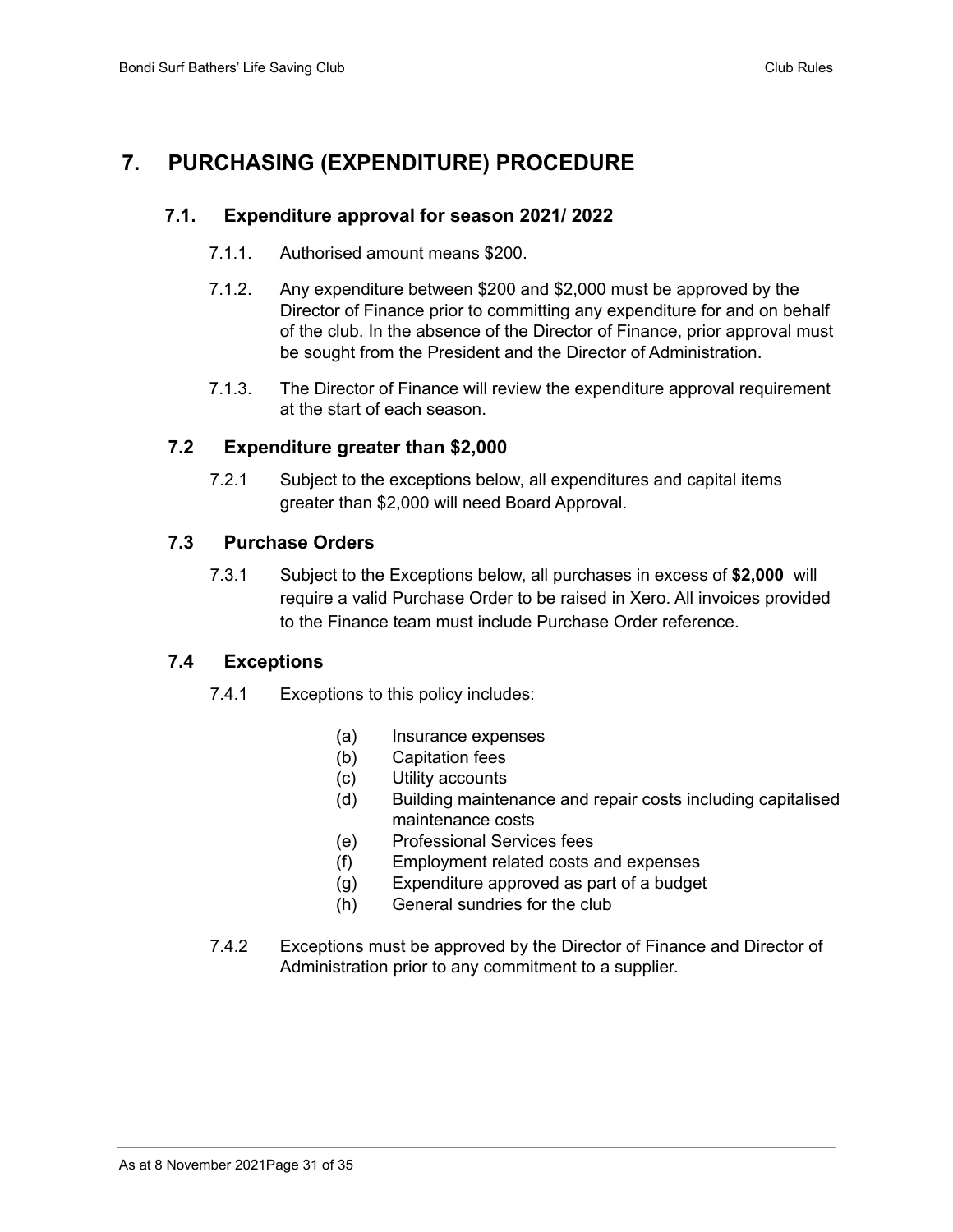# <span id="page-31-1"></span><span id="page-31-0"></span>**8. MISCELLANEOUS**

#### **8.1. Publicity**

- 8.1.1. A member shall not, without the approval of a member of the Board, supply to the media any information concerning Club activities.
- 8.1.2. Where possible all media interviews or contacts in regard to lifesaving or competition activities of the Club shall be dealt with by the relevant Director in conjunction with the Club Publicity Officer.
- 8.1.3. Members will comply with the Club's Social Media policy.

#### <span id="page-31-2"></span>**8.2. Club Administration Staff**

8.2.1. Members must ensure that their conduct meets SLSA's General Code of Conduct regarding each Member's behaviour towards the administrative staff, whether paid or voluntary administrative staff.

#### <span id="page-31-3"></span>**8.3. Misconduct**

8.3.1. Any member violating the Constitution or these Rules, or who misconducts themselves on Club premises or elsewhere, or who acts contrary to the general policy of the Club or so as to bring the Club into disrepute, may be suspended or expelled from the Club by the Judiciary Committee or may otherwise be dealt with as the Judiciary Committee deems fit.

#### <span id="page-31-4"></span>**8.4. Membership Fees**

8.4.1. The membership fees are listed in Schedule A, and will be reviewed by the Board annually.

#### <span id="page-31-5"></span>**8.5. Parking Concession Compliance**

- 8.5.1. Active Members who reside outside the Waverley Council area are entitled to concessional parking (as agreed with Waverley Council from time to time) for patrol and other Club related duties (those duties are displayed from time to time on the Club Notice Board). Such members are expected to comply with the provisions of the concessional parking provisions as may apply to them.
- 8.5.2. Members must display a current Club parking sticker while parked in the designated parking spaces in front of the Clubhouse. Priority is given to members who are on patrol duty during the day.
- 8.5.3. General Members joining through the Nippers program must complete one (1) season of duty/service prior to be eligible for the Waverley Council Parking Concession.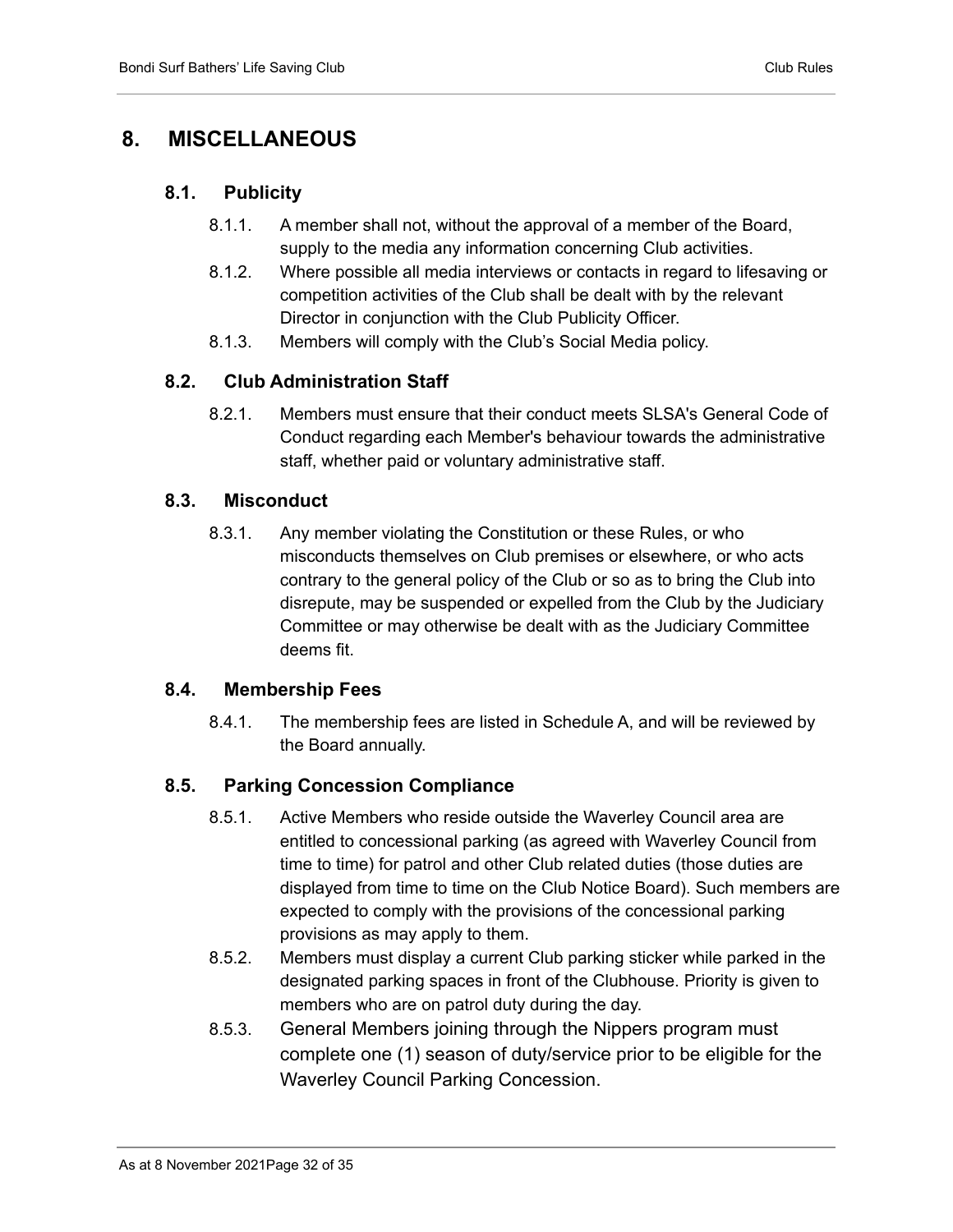#### <span id="page-32-0"></span>**8.6. Fundraising**

8.6.1. The pursuit of fundraising opportunities for the Club is always encouraged. However, before embarking on any fundraising in the Club's name or on the Club's behalf, members must seek the endorsement of the Board.

#### <span id="page-32-1"></span>**8.7. Elected Positions**

8.7.1. A member may not be elected to a position as described in the Constitution or Club Rules if they hold competition rights in another club unless approved by the Board.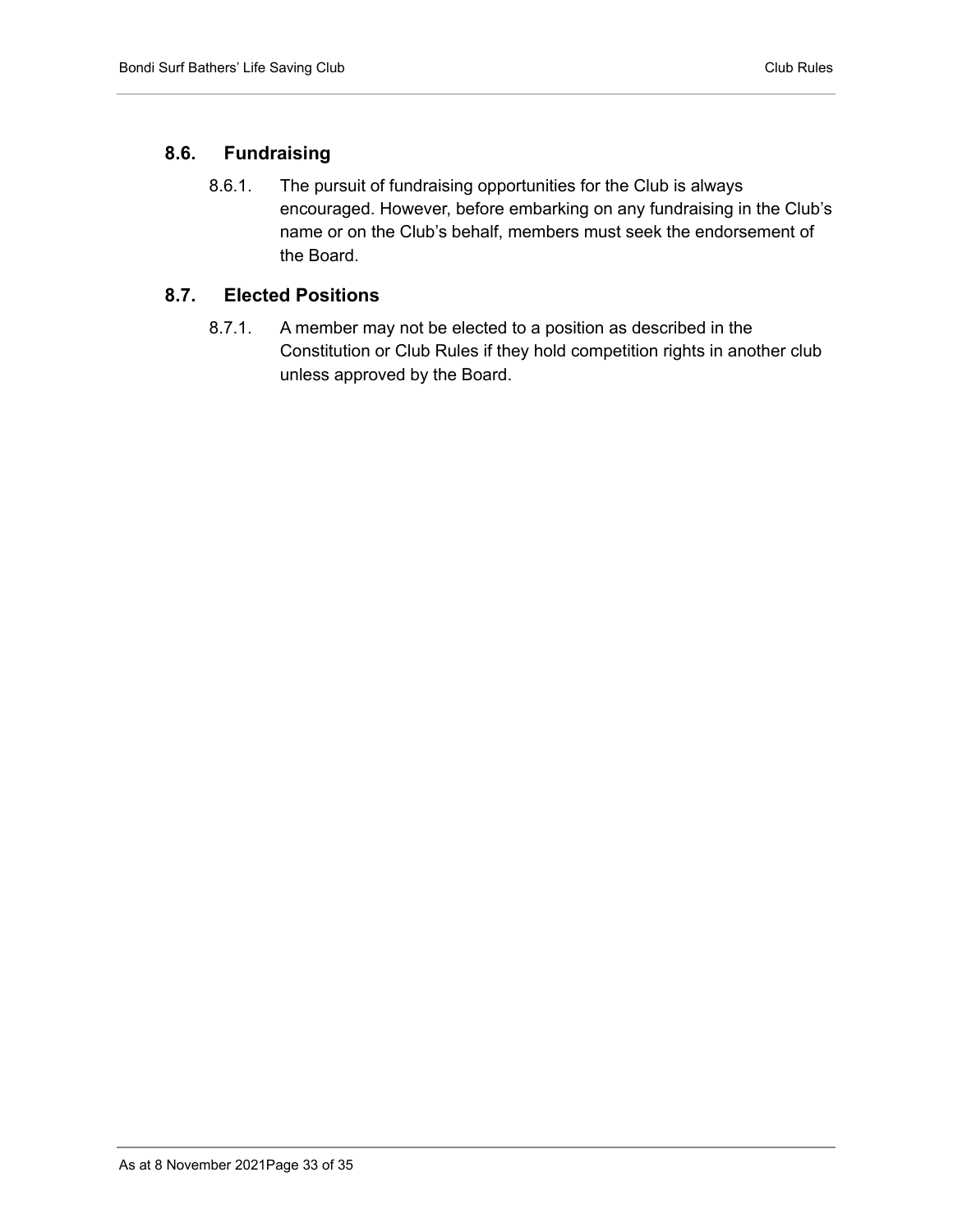# <span id="page-33-0"></span>**SCHEDULE A - Fees 2021-2022**

The fees for the 2021/22 season (1 May 2021 to 30 April 2022) are:

|                                               | <b>Early-Bird</b>        | Regular                 |
|-----------------------------------------------|--------------------------|-------------------------|
| <b>Membership Fees Per Annum</b>              | Pay before<br>30/10/2021 | Pay after<br>30/10/2021 |
| Active (18+), Reserve Active and Long Service | \$90                     | \$120                   |
| Active (15-18 years)                          | \$40                     | \$50                    |
| Cadet (13-14 years)                           | \$30                     | \$30                    |
| Leave of Absence / Country                    | \$45                     | \$60                    |
| Associate                                     | \$280                    | \$340                   |
| General                                       | \$90                     | \$90                    |

| Bronze Medallion*           | $<$ 18 \$250    | $>18$ \$500      |
|-----------------------------|-----------------|------------------|
| Nippers – Junior activities | 1st child \$150 | Additional \$100 |

#### <span id="page-33-1"></span>**Other Fees**

| \$250 |
|-------|
| \$60  |
| \$10  |
| \$110 |
| \$250 |
| \$300 |
| \$30  |
|       |

\* Note: The Bronze Medallion course is offered to new Active (18+) members who don't have a bronze medallion from another surf club. This includes a joining fee, membership for 2 seasons, 8-week training programme, Resource Fee, Uniform, First Aid and Advanced Resuscitation courses.